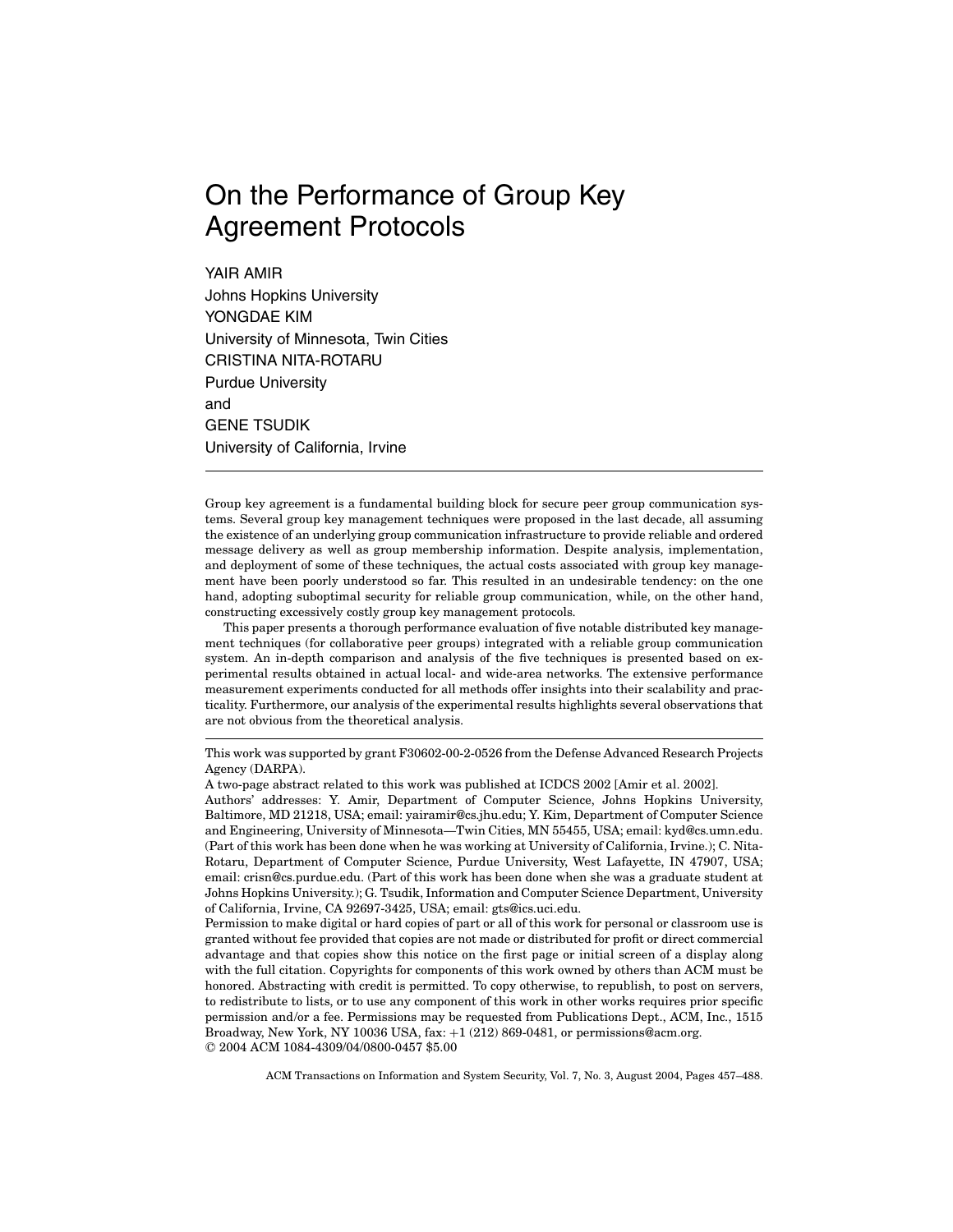Categories and Subject Descriptors: C.2.4 [**Distributed Systems**]: Distributed Applications; D.4.5 [**Operating Systems**]: Reliability; D.4.6 [**Operating Systems**]: Security and Protection; D.4.8 [**Operating Systems**]: Performance

General Terms: Algorithms, Design, Performance, Reliability, Security, Theory

Additional Key Words and Phrases: Group Key Management, Secure Communication, Peer Groups, Group Communication

# 1. INTRODUCTION

The Internet is increasingly being used to support collaborative applications such as voice- and video-conferencing, white-boards, distributed simulations, as well as games, replicated servers, and databases of all types. To be effective, these applications need supporting services, such as reliable and ordered message delivery as well as synchronization and fault-tolerance techniques. A reliable group communication system can provide an integrated platform containing such services, thus greatly simplifying the application development process and application complexity.

Since most communication over the Internet involves the traversal of insecure open networks, basic security services—such as data privacy, integrity, and authentication—are necessary for collaborative applications. These services, in turn, are impossible without secure, robust, and efficient group key management. Clearly, key management is the most basic security service, since, without it, secure communication is basically impossible. In the context of collaborative groups, besides the design of the individual security building blocks, group security policy is a critical component. A comprehensive set of definitions and requirements of security policies in groups is presented in Harney et al. [2001].

#### 1.1 Key Agreement in Peer Groups

A number of group key management techniques have been proposed in the past. They generally fall into three categories: (1) centralized, (2) distributed, and (3) contributory.

*Centralized group key management* is conceptually simple as it involves a single entity (or a small set of entities) that generates and distributes keys to group members via a pair-wise secure channel established with each group member. We view centralized group key management as inappropriate for secure peer group communication, since a central key server must be, at the same time, continuously available and present in every possible subset of a group in order to support continued operation in the event of arbitrary network partitions. Continuous availability can be addressed by using fault-tolerance and replication techniques. Unfortunately, the omni-presence issue is difficult to solve in a scalable and efficient manner. We note, however, that the centralized approach works well in one-to-many multicast scenarios since a trusted third party (or a set thereof) placed at, or very near, the source of communication, can support continued operation within an arbitrary partition as long as it includes the source. This is appropriate since most one-to-many settings only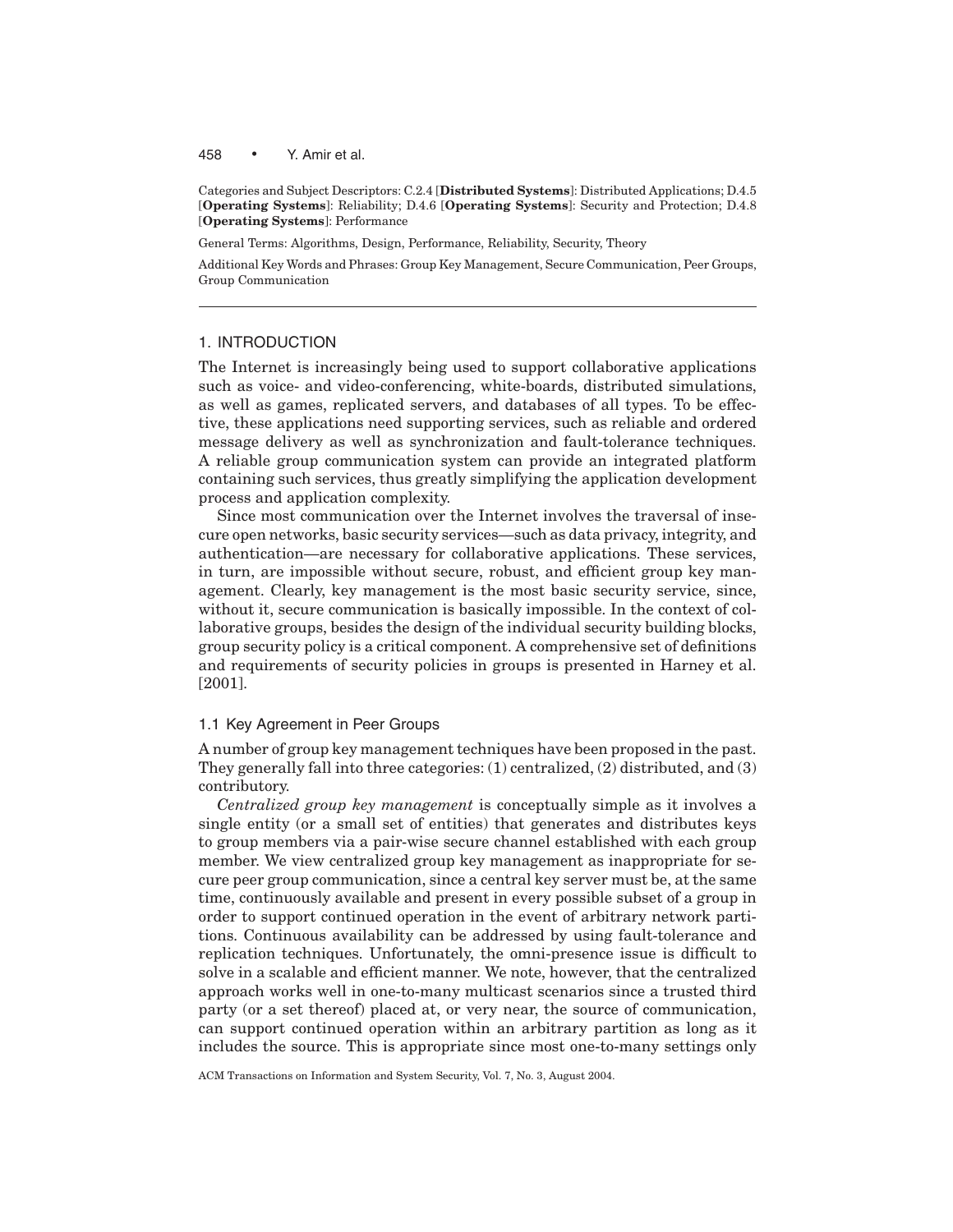aim to offer continued secure operation within a single partition containing the source.

*Distributed group key management* is more suitable to peer group communication, especially over unreliable networks. It involves dynamically selecting a group member that acts as a key distribution server. Although robust, this approach has a notable drawback in that it requires a key server to maintain long-term pair-wise secure channels with all current group members in order to distribute group keys. Some schemes take advantage of data structures to minimize the number of encryption and messages that must be generated when the key changes. When a new key server is selected all these data structures also need to be recreated.

In contrast, *contributory group key agreement* requires every group member to contribute an equal share to the common group secret, computed as a function of all members' contributions. These protocols are appropriate for dynamic peer groups. This approach avoids the problems with the single point(s) of trust and failure. Moreover, some contributory methods do not require establishing pair-wise secret channels among group members. Also, unlike most group key distribution protocols, they offer strong key management security properties such as key independence and perfect forward secrecy (PFS) [Menezes et al. 1996]. Recent research on authenticated group key agreement protocols provides stronger security guarantees against active attackers [Bresson et al. 2001a, 2001b]. More detailed discussion can be found in Kim [2002].

We note that many centralized and distributed key management protocols (such as the Logical Key Hierarchy (LKH) Protocol [Wallner et al. 1999; Wong et al. 2000], LKH+ [Caronni et al. 1999], One-Way Function Tree protocol [Sherman and McGrew 2003], and Centralized Flat Table [Caronni et al. 1999], to name just a few) rely on symmetric encryption to distribute group keys, as opposed to contributory protocols which rely on modular exponentiations. Therefore, they do not provide PFS. However, such protocols scale to large groups and have a lighter overhead than contributory ones.

The cost of group key management is determined by two dominating factors: communication and computation. Typically, efficiency in one comes at the expense of the other. Protocols that distribute computation usually require more communication rounds, while protocols minimizing communication require more computational effort.

# 1.2 Focus

Our previous work [Amir et al. 2004] showed how provably secure, multiround group key agreement protocols can be integrated with a reliable group communication system to obtain provably *fault-tolerant* group key agreement solutions. Specifically, we designed a robust contributory key agreement protocol resilient to any sequence of (possibly cascaded) events and proved that the resulting protocol preserved group communication membership semantics and ordering guarantees. The resulting protocol was based on Group Diffie–Hellman (GDH IKA.2) contributory key agreement [Steiner et al.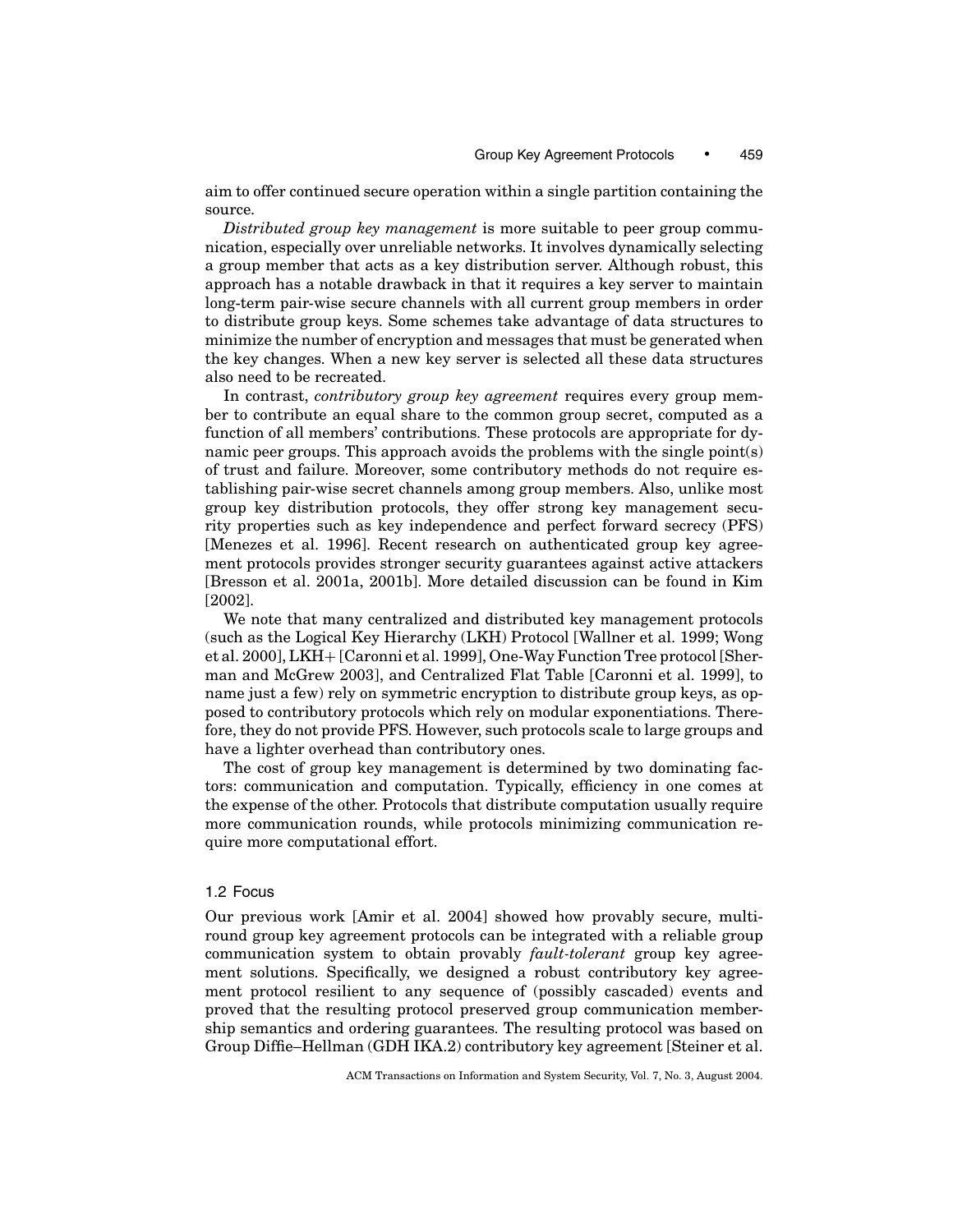2000] that generalizes the two-party Diffie–Hellman key exchange to groups [Diffie and Hellman 1976]. The technique used in Amir et al. [2004] can be adapted for any multiround key management protocol.

Key management has a great impact not only on the security and fault tolerance of the overall system, but also on its performance. For this reason, in this work we focus on the *performance analysis* of group key management protocols. Moreover, we focus on contributory key agreement protocols because of their strong security properties. We began by identifying several notable techniques and integrating them with a reliable group communication system [Amir and Stanton 1998]. In addition to GDH, we analyze four other protocols: Centralized Key Distribution (CKD) is a centralized scheme where one group member group is dynamically chosen to act as a key server; Tree-Based Group Diffie–Hellman (TGDH) blends a logical tree structure with Diffie–Hellman key exchange to achieve a protocol more efficient in computation than GDH; Skinny Tree (STR) trades off lower communication overhead for increased computation; Burmester–Desmedt (BD) distributes and minimizes computation by using more messages and many-to-many broadcasts. All protocols offer similar security properties, including group key independence and PFS. Informally, key independence means that a passive adversary who knows any proper subset of group keys cannot discover any other (future or previous) group key. PFS means that a compromise of a member's long-term key cannot lead to the compromise of any short-term keys.

The main contributions of this work are:

- —A peer group key management framework that supports multiple protocols, allowing assignment of different key agreement protocols to different groups.
- —A detailed theoretical performance analysis of the five notable group key agreement methods with respect to communication and computation costs.
- —An in-depth experimental evaluation obtained from live experiments with various types of group membership changes over both local- and wide-area networks. These results provide valuable insights into the protocols' scalability and practicality. Our experiments show that, in practice, the actual costs of group key management cannot be trivially extrapolated from the theoretical analysis (see Section 6).
- —A taxonomy of application scenarios for secure group communication systems and a mapping between broad application classes and appropriate group key management protocols.

*Organization*: The rest of this paper is organized as follows. First, we overview related work in Section 2. Then, in Sections 3 and 4 we present Secure Spread, the framework we used in our experiments and briefly describe the five key agreement protocols we evaluate. Next, we analyze the conceptual costs (in Section 5) of these protocols and present performance results gathered on both local- and wide-area networks (in Section 6). We conclude in Section 7 with the discussion of various peer group applications and appropriate key management techniques.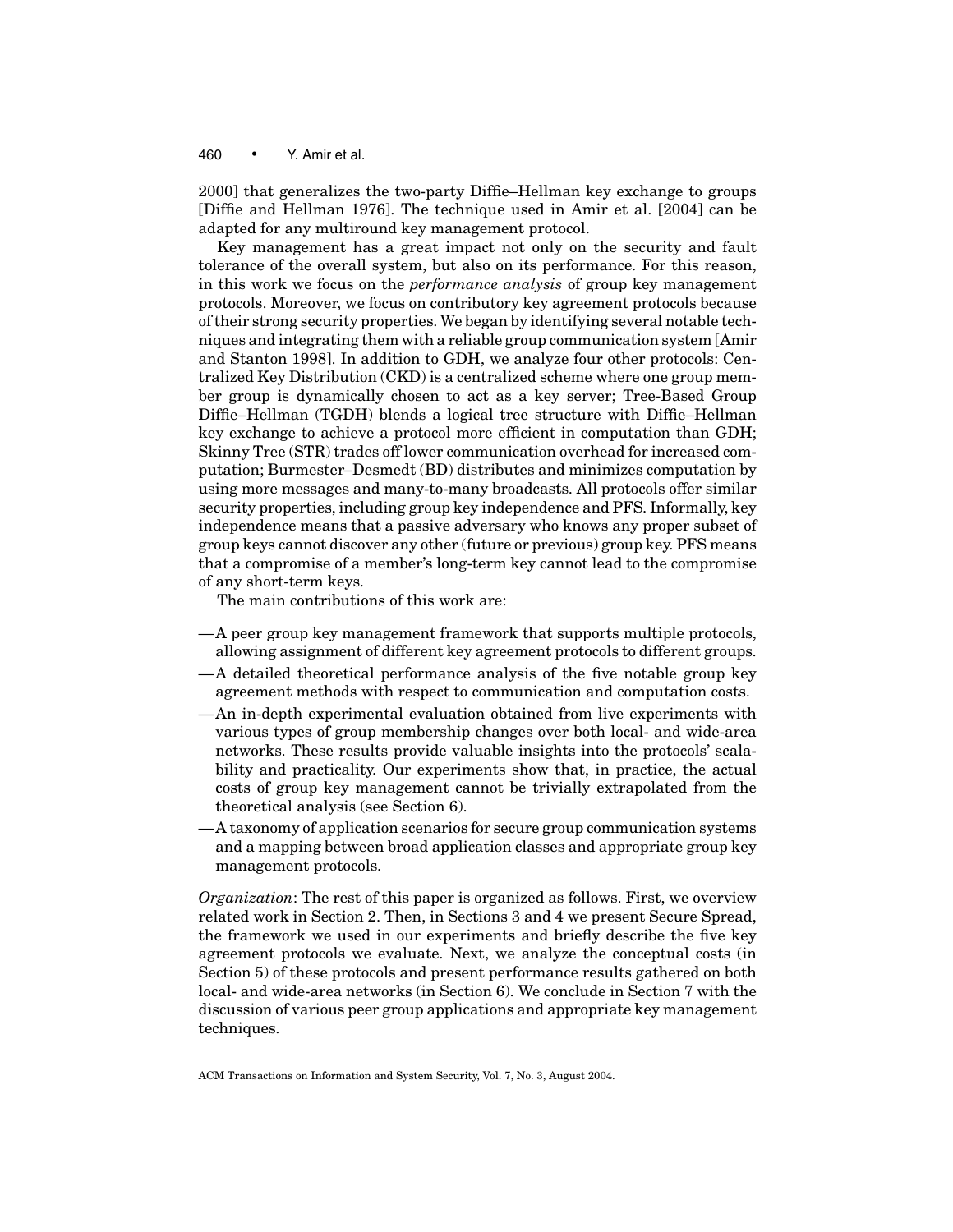# 2. RELATED WORK

Our work is closely related to two distinct areas: group key management and reliable group communication. This section provides an overview of related work in each of the two areas.

#### 2.1 Group Key Management

As noted above, the focus of this work is on the performance of group key management protocols for collaborative peer groups. Therefore, we consider only distributed key distribution and contributory key agreement protocols.

In looking at the available protocols, we are concerned mostly with the cost (performance) of the types of group key management operations that occur most often. At the first glance, it might appear that a typical collaborative group scenario is as follows: a group forms, functions for some time, and then dissolves itself. If this were true, we would only need to consider the performance of the initial key agreement leading to the group's formation. Moreover, performance would not be of great concern because the protocol would be invoked only once or very infrequently in order to rekey the group. However, a typical collaborative group is formed incrementally and its population can mutate throughout its lifetime due either to members joining and leaving or to network connectivity changes.

We begin with the STR protocol proposed by Steer et al. in 1989 [Steer et al. 1990] and originally aimed at teleconferencing. As will be seen later, STR is well suited for adding new members as it takes only two rounds and two modular exponentiations. However, member exclusion (rekeying following a member leave event) is relatively inefficient. Burmester and Desmedt [1994] proposed an efficient protocol which takes only two rounds and three modular exponentiations per member to generate a group key. This protocol allows all members to recompute the group key for any membership change with a constant CPU cost. The distribution in computation is obtained at the cost of using 2*n* broadcast messages which is expensive on a wide-area network. Tzeng and Tzeng proposed an authenticated key agreement scheme based on secure multiparty computation [Tzeng and Tzeng 2000]. This protocol uses two communication rounds, but each round consists of *n* simultaneous broadcast messages. Although the cryptographic mechanisms are quite elegant, the main shortcoming is the lack of PFS.

Steiner et al. addressed dynamic membership issues [Steiner et al. 2000] in group key agreement as part of developing a family of GDH protocols based on straightforward extensions of the two-party Diffie–Hellman protocol. GDH protocols are relatively efficient for member leave and group partition operations, but the merge protocol requires the number of rounds equal to the number of new (merging) members. Follow-on work by Kim et al. yielded a TGDH protocol, which is more efficient than GDH in both communication and computation [Kim et al. 2000].

Kronos [Setia et al. 2000] has performed an in-depth performance analysis on CKD protocols. The authors show that refreshing group key periodically by aggregating membership events provides better efficiency than refreshing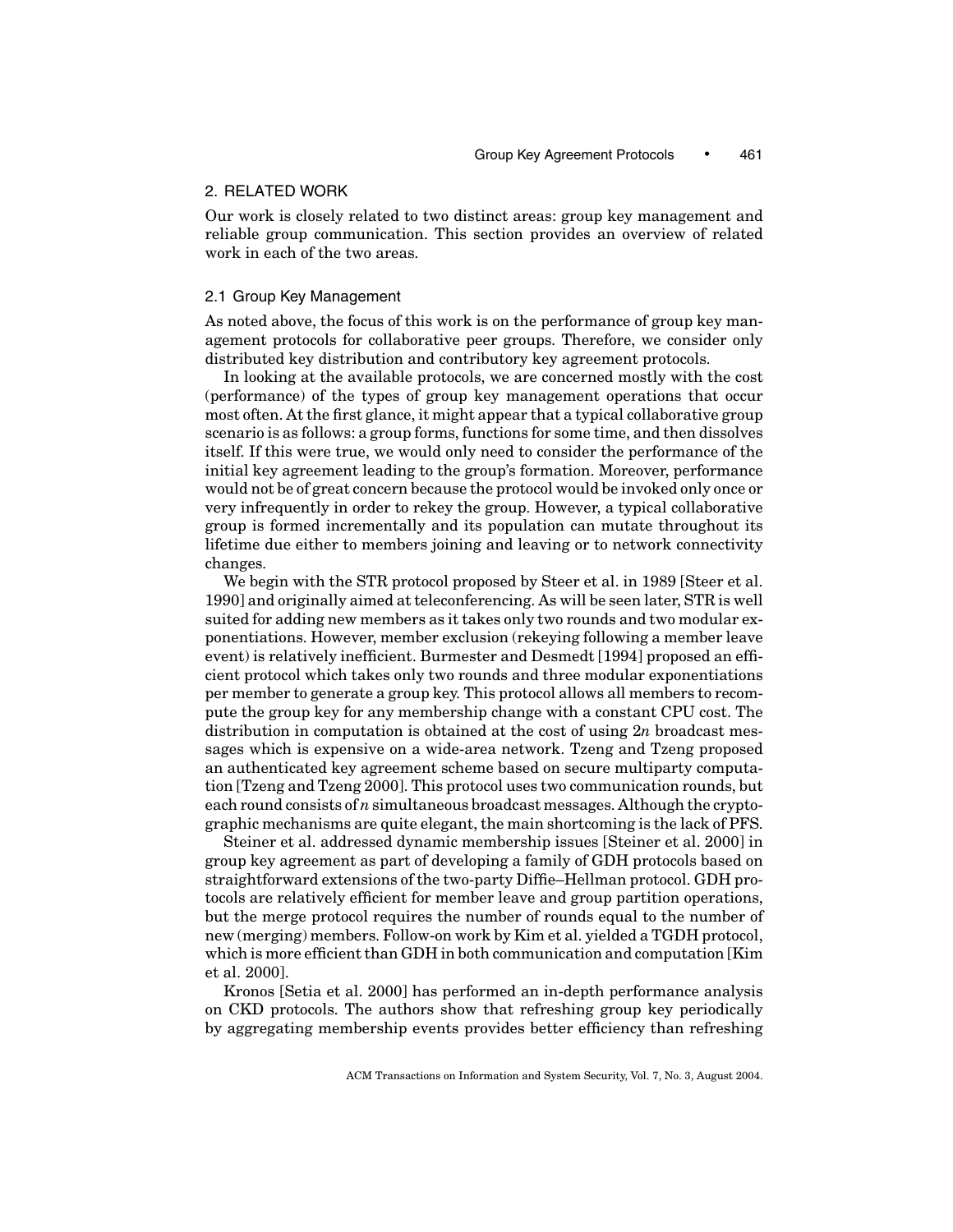group key for every membership event. In general, this can be true for peer group scenario. However, the former provide weaker security than the latter. Note that our focus is on group key management over peer group, while their focus is on centralized key management.

## 2.2 Reliable Group Communication

Reliable group communication systems in LANs have a solid history beginning with ISIS [Birman and Renesse 1994] and followed by more recent systems such as Transis [Amir et al. 1992], RMP [Whetten et al. 1994], Totem [Amir et al. 1995], and Horus [Renesse et al. 1996]. These systems explored several different group communication models such as Virtual Synchrony [Birman and Joseph 1987] and Extended Virtual Synchrony [Moser et al. 1994]. More recent work in this area focuses on scaling group membership to wide-area networks [Anker et al. 1998; Keidar et al. 2000].

Research in securing group communication is relatively new. Previous implementations of group communication systems that focus on security are the Rampart system at AT&T [Reiter 1994], the SecureRing [Kihlstrom et al. 1998] project at UCSB, and the Horus/Ensemble work at Cornell [Rodeh et al. 2001, 2002]. Rampart [Reiter 1994] is the first system providing atomic and reliable services in a model where some servers can get corrupted. The system builds group multicast protocols over a secure group membership protocol. The SecureRing system protects a low-level ring protocol by using cryptographic techniques to authenticate each transmission of the token and each data message received.

The Ensemble system is the state of the art in secure reliable group communication. It allows application-dependent trust models and optimizes certain aspects of the group key generation and distribution protocols. Ensemble achieves data confidentiality by using a shared group key obtained by means of group key distribution protocols. In comparison with our approach, although efficient, the scheme does not provide forward secrecy, key independence and PFS.

Some other approaches focus on building highly configurable dynamic distributed protocols. Cactus [Hiltunen and Schlichting 1996] is a framework that allows the implementation of configurable protocols as composition of microprotocols. Survivability of the security services is enhanced by using redundancy [Hiltunen et al. 2001].

Another toolkit that can be used to build secure group oriented applications is Enclaves [Gong 1997]. It provides group control and communication, and data confidentiality using a shared key. The group utilizes a CKD scheme where a group leader selects a new key every time the group changes and securely distributes it to all members of the group. The main drawback of the system is that it does not address failure recovery when the leader fails.

Antigone [McDaniel et al. 1999] is a framework aimed to provide mechanisms which allow flexible application security policies. It implements group rekeying mechanisms in two flavors: (1) session rekeying whereby all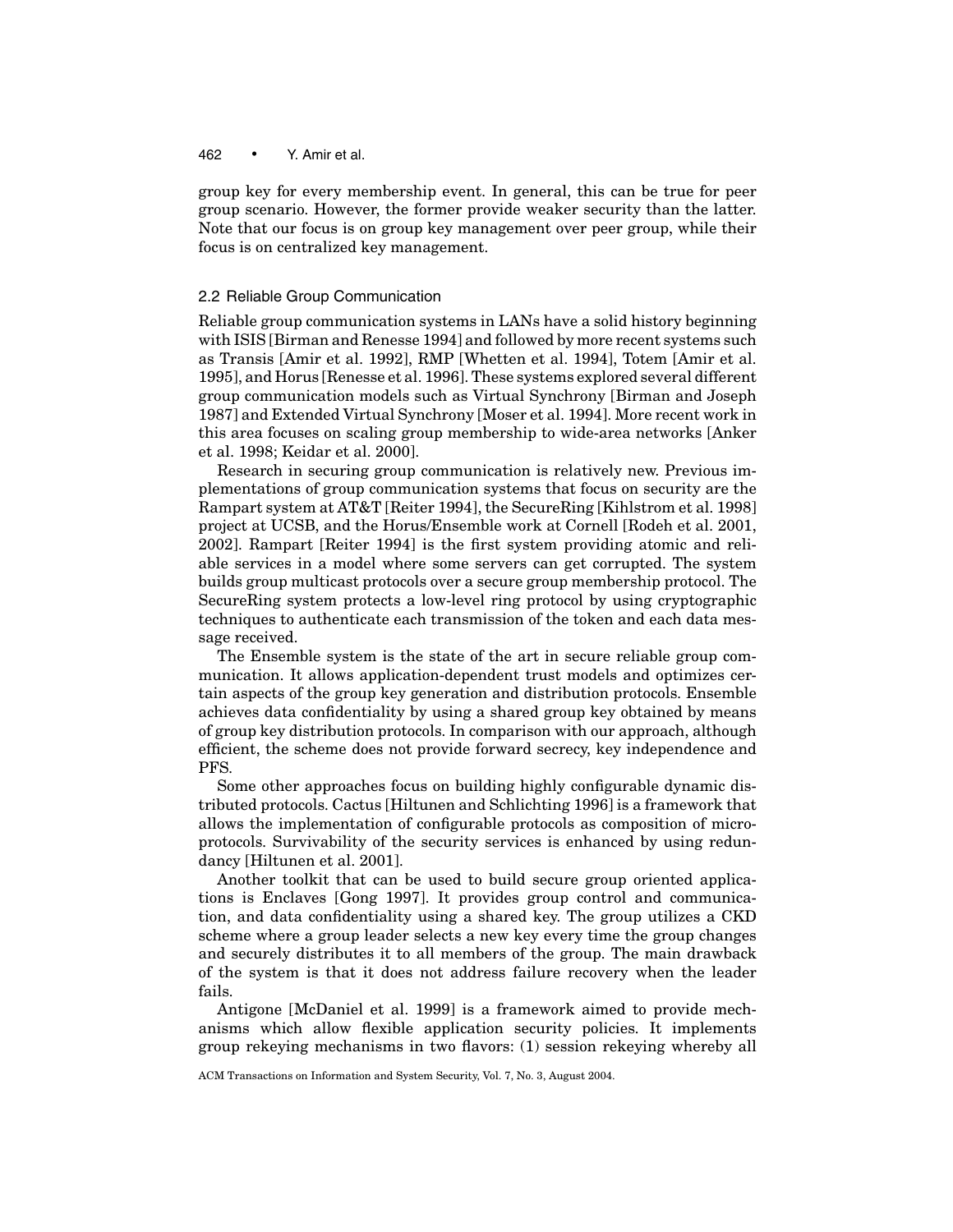members receive a new key, and (2) session key distribution whereby the session leader transmits an existing session key. Both schemes have problems: distributing the same key when the group membership changes negates any notion of PFS, while the session rekeying mechanism cannot recover from a leader's failure.

# 3. SECURE SPREAD FRAMEWORK

The work presented in this paper evolved from integrating security services with the Spread wide-area group communication system. Specifically, multiple key agreement protocols were integrated resulting in the Secure Spread library. As its building blocks, our implementation uses key agreement primitives provided by the Cliques key management library. In this section, we overview the Spread group communication system, the Cliques toolkit and the Secure Spread library.

# 3.1 Spread Group Communication System

Spread [Amir and Stanton 1998] is a group communication system for wide- and local-area networks. It provides reliability and message ordering (FIFO, causal, agreed/total ordering) as well as a membership service. The toolkit supports two different semantics: Virtual Synchrony [Fekete et al. 1997; Schultz 2001] and Extended Virtual Synchrony [Moser et al. 1994]. In this paper, and for our implementation, we use only the former.

Spread consists of a server and a library linked with the application. The process and server memberships correspond to the model of light-weight and heavy-weight groups [Floyd et al. 1997]. This approach amortizes the cost of expensive distributed protocols, since these protocols are executed only by a relatively small number of servers, as opposed to (a much larger number of) all clients.

Spread operates in a many-to-many communication paradigm, where each member of the group can be both a sender and a receiver. Although designed to support small- to medium-size groups, Spread can accommodate a large number of different collaboration sessions, each spanning the Internet. Spread scales well with the number of groups used by the application without imposing any overhead on network routers. The Spread toolkit is publicly available and is being used by several organizations for both research and practical projects. The toolkit supports cross-platform applications and has been ported to several Unix platforms as well as Windows and Java environments.

## 3.2 Cliques Toolkit

Cliques is a cryptographic toolkit that supports a menu of key management techniques for dynamic peer groups. It performs all computations required to achieve a shared key in a group and is built atop the popular OpenSSL library [OpenSSL Project team 1999]. The toolkit assumes the existence of a reliable group communication platform to transport and order protocol messages as well as to maintain group membership.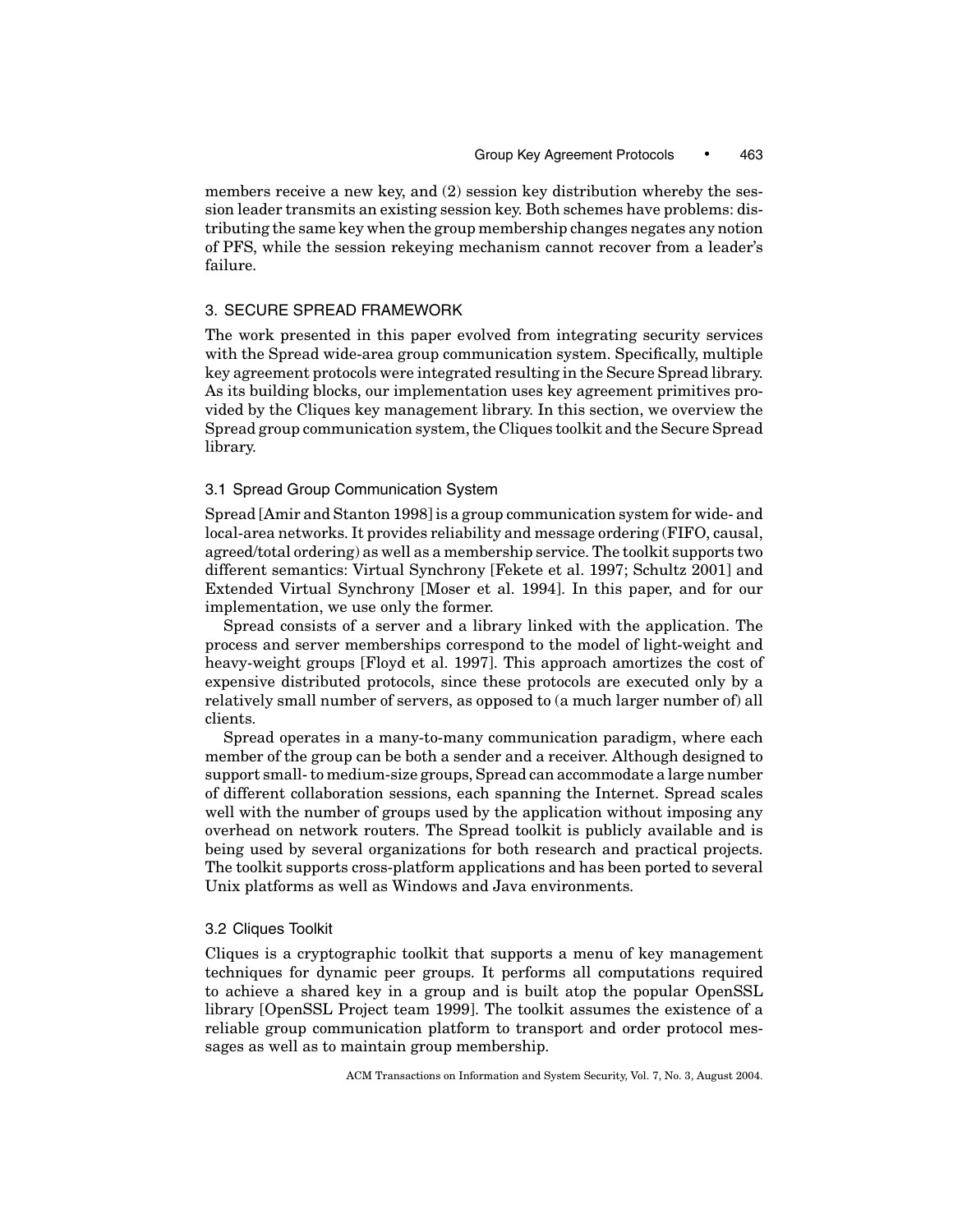Currently, Cliques includes five group key agreement protocols: GDH, CKD, TGDH, STR, and BD. All these protocols provide key independence and PFS. We briefly overview each protocol below and discuss them in more detail in Section 4.

*GDH* is a protocol based on group extensions of the two-party Diffie–Hellman key exchange [Steiner et al. 2000] and provides fully contributory key agreement. GDH is fairly computation-intensive, requiring *O*(*n*) cryptographic operations for each key change. It is, however, bandwidth efficient. *CKD* is a centralized key distribution technique with the key server dynamically chosen among the group members [Amir et al. 2004]. The key server uses pair-wise Diffie– Hellman key exchange to distribute keys. CKD is comparable to GDH in terms of both computation and bandwidth costs. *TGDH* combines a binary key tree structure with the GDH technique [Kim et al. 2000, 2004b]. TGDH is efficient in terms of computation as most membership changes require  $O(\log n)$  cryptographic operations. *STR* [Kim et al. 2001, 2004a] is a special case of TGDH with a so-called "skinny" or imbalanced tree. It is based on the protocol by Steer et al. [1990]. STR is more efficient than the above protocols in terms of communication; whereas, its computation costs are comparable to those of GDH and CKD. BD is another variation of GDH proposed by Burmester and Desmedt [1994]. It is efficient in computation, requiring a constant number of exponentiations (three) upon any membership change. However, communication costs are significant.

As far as security, only protection against outside adversaries (both passive and active) is considered in Cliques. In this model, any entity who is not a current group member is considered an outsider.<sup>1</sup> Attacks emanating from within the group are not considered, as the focus is on the secrecy of group keys and the integrity of group membership. Consequently, insider attacks are not germane because a malicious insider can always reveal the group key and/or its own private key(s), thus allowing for fraudulent membership.

All of the aforementioned protocols are proven secure with respect to passive outsider (eavesdropping) attacks [Steiner et al. 2000; Kim et al. 2000, 2001; Burmester and Desmedt 1994]. Active outsider attacks consist of injecting, deleting, delaying, and modifying protocol messages. Some of these attacks aim to cause denial of service and we do not address them. Attacks aiming to impersonate a group member are prevented by the use of public key signatures: every protocol message is signed by its sender and verified by all receivers. Other, more subtle, active attacks aim to introduce a known (to the attacker) or old key. These are prevented by the combined use of timestamps, unique protocol message identifiers, and sequence numbers identifying the particular protocol instance (group key epoch).

# 3.3 Secure Spread Library

Secure Spread [Amir et al. 2001] library is a client library providing data confidentiality and integrity, in addition to reliable and ordered message

<sup>&</sup>lt;sup>1</sup>Note that any former or future member is also an outsider according to this definition.

ACM Transactions on Information and System Security, Vol. 7, No. 3, August 2004.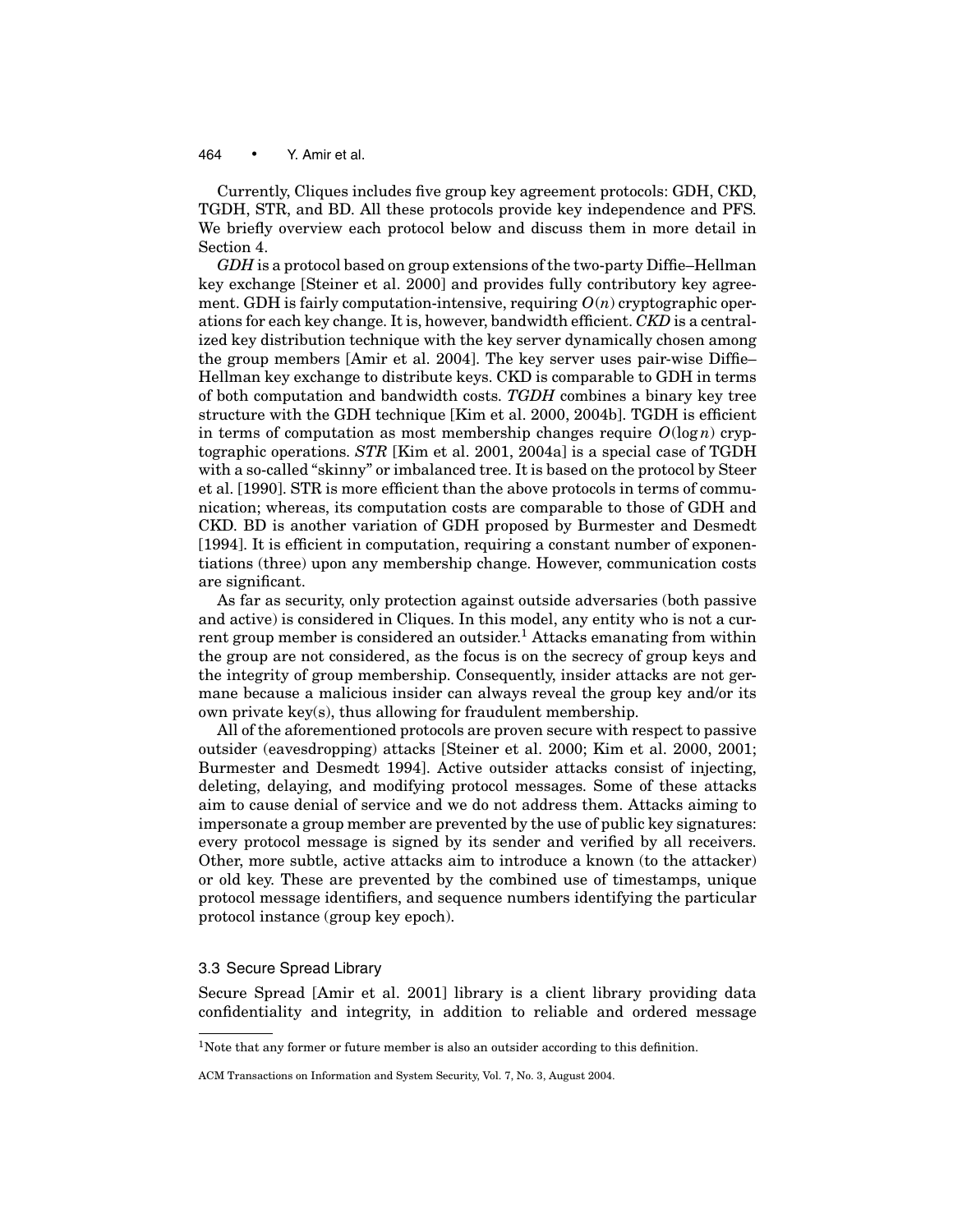dissemination and membership services. The library uses Spread as communication infrastructure and Cliques library primitives for group key management. A client who wants to communicate securely is required to connect to a server and then join a group before proceeding with the communication. The library provides an API allowing a client to connect/disconnect to a server, join/leave a group, and send/receive messages.

The Virtual Synchrony model enables the use of a shared group view-specific key to encrypt client data, since the receiver is guaranteed to have the same view as the sender and, hence, the same key.

The main functionality of Secure Spread is to encrypt/decrypt client data using a group shared key and to ensure the freshness of this key. The group key is computed using a key agreement protocol and refreshed every time the group membership changes. Secure Spread detects group membership changes and initiates the execution of a group key agreement protocol, ensuring its correct execution. When it terminates, Secure Spread notifies the application about the membership change and the new key.

The architecture of Secure Spread allows using different key agreement algorithms for different groups. A client can be a member of different groups, each group managing keys using its own key agreement protocol. The initial creator of the group decides on the specific key agreement protocol for the group. Once selected, the key agreement protocol cannot be modified throughout the group's lifetime.

Secure Spread currently supports all five key agreement protocols supported by the Cliques library: BD, CKD, GDH, STR, and TGDH. This allows us to evaluate and compare these protocols in the same common framework. The selection of the key management protocol is a component of the group policy. When such a policy is in place, group members must reach agreement on the policy.

We note that our framework might not be the best architecture for peer group applications, as it addresses only client security. Therefore, additional measures must be taken to protect the server-to-server communication. In this paper, we are not trying to determine the right (or the best) architecture for secure group communication in general. We acknowledge that it is a very important topic and we addressed it in previous work [Amir et al. 2003; Nita-Rotaru 2003].

# 4. KEY AGREEMENT PROTOCOLS IN SECURE SPREAD

In this section, we overview the key agreement protocols currently supported in Secure Spread which are the subject of our performance evaluation.

With the exception of the BD protocol, all other protocols we consider optimize their cost by taking advantage of the nature of the group change. A group can change because a single member joins or leaves, or a set of members leave or join simultaneously. The latter can be caused by changes in network connectivity, such as network partitions and network reheals. We refer to such events as partition and merge. For brevity's sake, we only describe how each of the five protocols handle merge and partition events, since single-member join and leave events can be seen as special cases of merge and partition, respectively.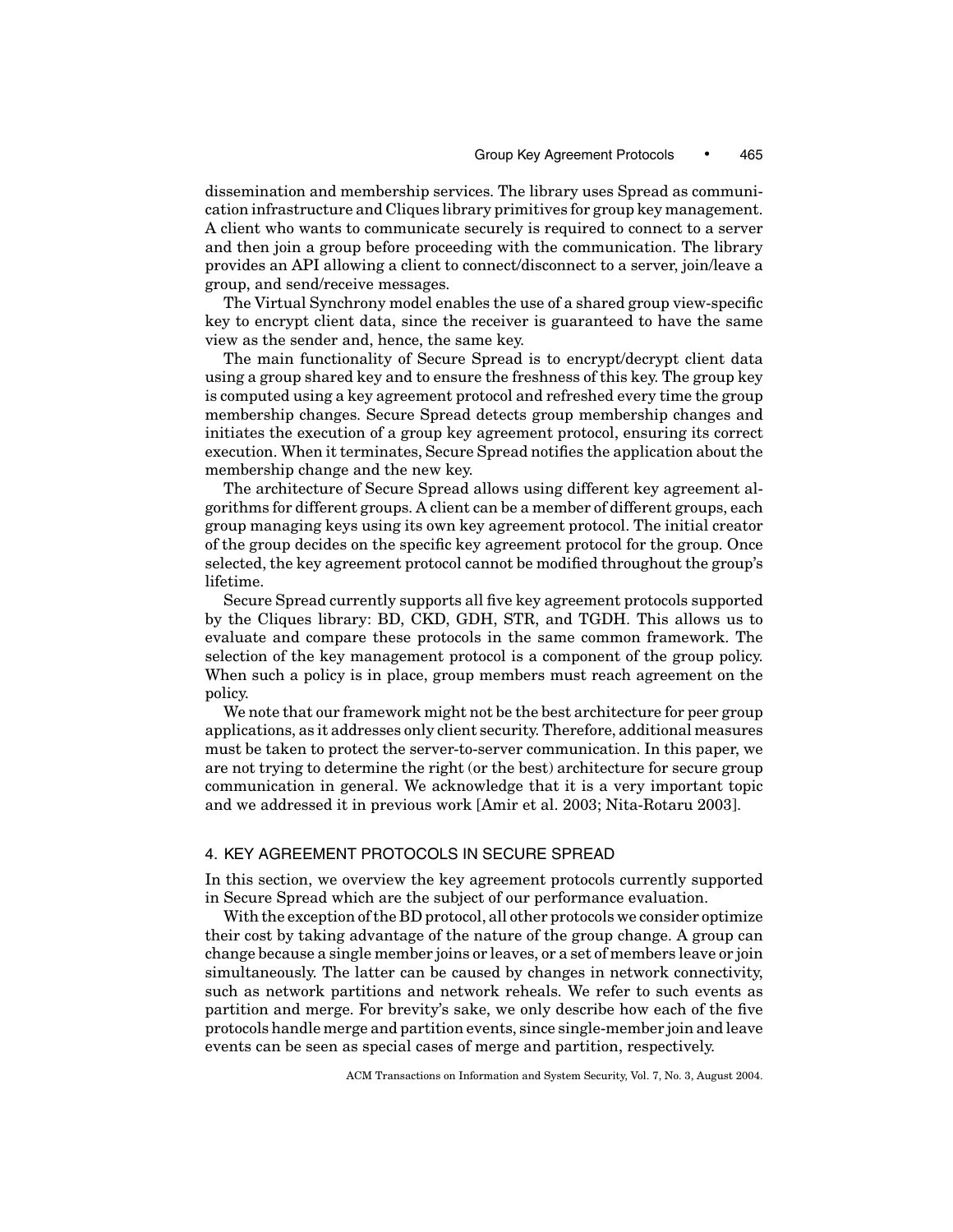Assume that  $k$  members are added to a group of size  $n$ . **Step 1:**  $M_n$  generates a new exponent  $r'_n \in \mathbb{Z}_q$ , computes  $g^{r_1...r_{n-1}r'_n}$  mod p, and unicasts the message to  $M_{n+1}$ . **Step**  $j + 1$  for  $j \in [1, k - 1]$ : New merging member  $M_{n+j}$  generates an exponent  $r_{n+j} \in \mathbb{Z}_q$ , computes  $g^{r_1...r_n}$  *'...*  $r_{n+j}$  mod  $p$  and forwards the result to  $M_{n+j+1}$ .<br>**Step**  $k+1$ : Upon receipt of the accumulated value,  $M_{n+k}$  broadcasts it to the entire group. **Step**  $k + 2$ : Upon receipt of the broadcast, every member  $M_i$ ,  $\forall i \in [1, n + k - 1]$ , computes  $g^{r_1...r_n}...r_{n+k-1}/r_i$  mod p and sends it back to  $M_{n+k}$ . **Step**  $k+3$ : After collecting all the responses  $M_{n+k}$  generates a new exponent  $r_{n+k}$ , produces the set  $S = \{q^{r_1...r_n} \cdots r_{n+k}/r_i \text{ mod } p | \forall i \in [1, n+k-1] \}$  and broadcasts it to the group. **Step**  $\vec{k} + 4$ : Upon receipt of the broadcast, every member  $M_i, \forall i \in [1, n+k]$ computes the key  $K = (q^{r_1...r_n} \cdots r_{n+k}/r_i) r_i \mod p = q^{r_1...r_n} \cdots r_{n+k} \mod p.$ 

#### Fig. 1. GDH—Merge protocol.

## 4.1 GDH Protocol

GDH is a contributory group key agreement protocol which generalizes upon the well-known 2-party Diffie–Hellman key exchange. The basic idea is that the shared key is never transmitted over the network (in the clear or otherwise). Instead, a list of partial keys, one for each member, is generated and sent. Upon receipt, each member uses its partial key to compute the group secret. One particular member of the group (controller) is charged with the task of building and distributing this list. The controller is not fixed and has no special security privileges.

The protocol runs as follows. When a merge event occurs (see Figure 1), the current controller generates a new key token by refreshing its contribution to the group key and passes the token to one of the new members. When the new member receives the token, it adds its own contribution and passes the token to the next new member.<sup>2</sup> Eventually, the token reaches the last new member. This new member, who is slated to become the new controller, broadcasts the token to the group without adding its contribution. Upon receiving the broadcast token, each group member (old and new) factors out its contribution and unicasts the result (called a factor-out token) to the new controller. The new controller collects all the factor-out tokens and adds its own contribution to each. Every thus modified factor-out token (to which the new controller added its contribution) represents a partial key. Once all the partial keys are computed, the list of partial keys is broadcast to the group. Every member obtains the group key by factoring in its contribution into the corresponding partial key in the broadcasted list.

When some of the members leave the group (Figure 2), the controller (who, at all times, is the most recent remaining group member) removes their corresponding partial keys from the list of partial keys, refreshes each partial key in the list and broadcasts the list to the group. Each remaining member can

<sup>&</sup>lt;sup>2</sup>The new member list and its ordering is decided by the underlying group communication system; Spread in our case. The actual order is irrelevant to GDH.

ACM Transactions on Information and System Security, Vol. 7, No. 3, August 2004.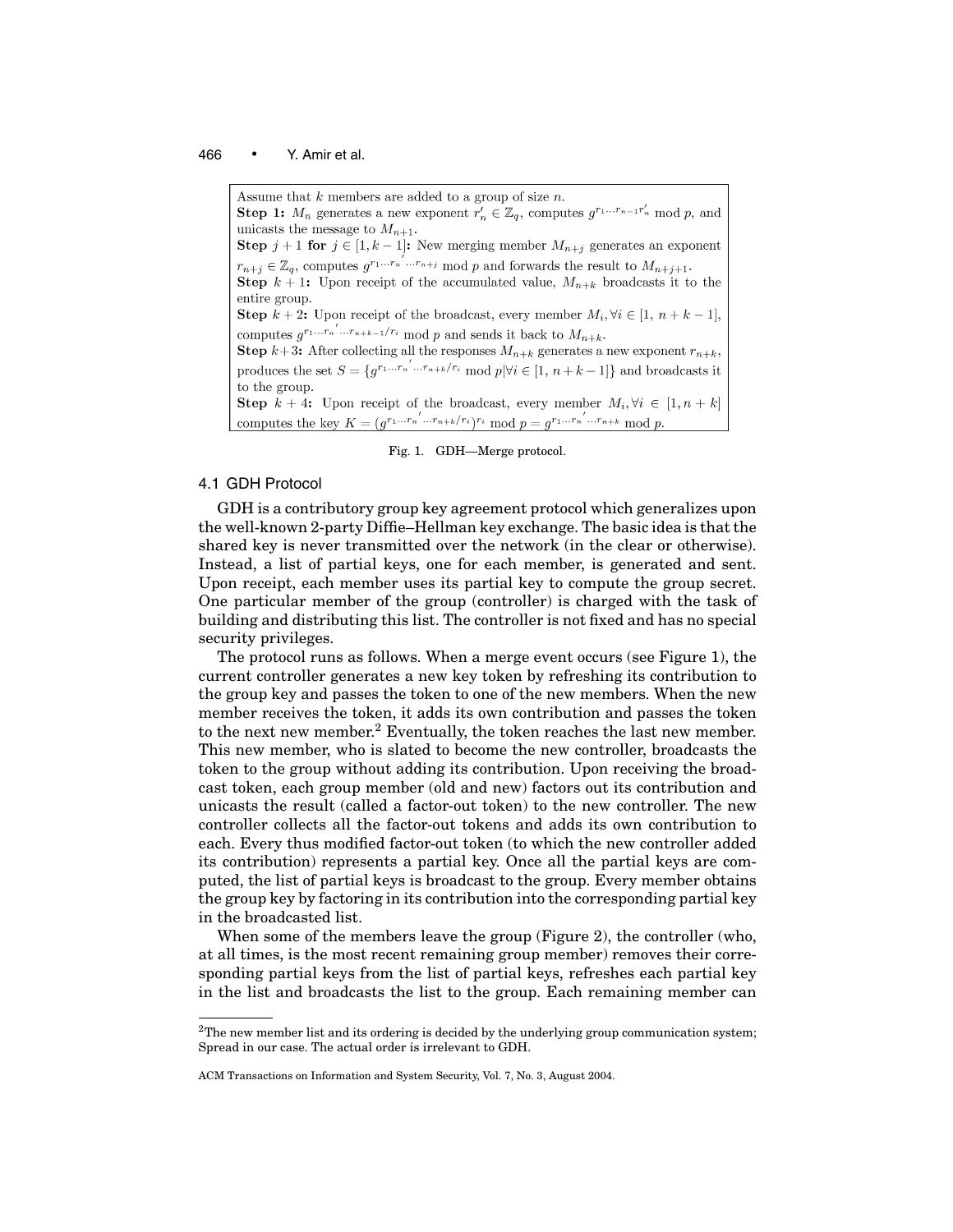Assume that a set  $L$  of members is leaving a group of size  $n$ . **Step 1:** The controller  $M_d$  generates a new exponent  $r'_d \in \mathbb{Z}_q$ , produces the set  $S = \{q^{r_1...r_d}/r_i \mod p | M_i \notin L\}$  and broadcasts it to the remaining group. **Step 2:** Upon receipt of S, every remaining member  $M_i$ ,  $\forall i \notin L$  computes the key  $K = (q^{r_1...r_d'/r_i})^{r_i} = q^{r_1...r_d'} \mod p$ 

Fig. 2. GDH—Partition protocol.

Assume that  $k$  members are added to a group of size  $n$ .  $M_1$  is the group controller. **Step 1:**  $M_1$  selects random  $r_1 \in \mathbb{Z}_q$  (this selection is performed only once),  $M_1 \longrightarrow \{M_{n+j} \mid j \in [1, k]\} : g^{r_1} \mod p$ **Step 2:** For each  $j \in [1, k]$ ,  $M_{n+j}$  selects random  $r_{n+j} \in \mathbb{Z}_q$ ,  $M_1 \longleftarrow M_{n+j} : g^{r_{n+j}} \bmod p$ **Step 3:**  $M_1$  selects a random group secret  $K_s$  and computes  $M_1 \longrightarrow M_i : K_s^{g^{r_1 r_i}} \mod p \ \ \forall i \in [2, n+k].$ Step 4: From the broadcast message, every member can compute the group key.

#### Fig. 3. CKD—Merge protocol.

then compute the shared key. Note that if the current controller leaves, the last remaining member becomes the controller of the group.

## 4.2 CKD Protocol

The CKD protocol is a simple group key management scheme. In CKD, the group key is not contributory; it is always generated by the current controller.3

The controller establishes a separate secure channel with each current group member by using authenticated two-party Diffie–Hellman key exchange. Each such key stays unchanged as long as both parties (controller and regular group member) remain in the group. The controller is always the oldest member of the group. (The oldest member is picked in order to reduce expensive establishment of pair-wise secure channels necessary upon each controller change.) Whenever group membership changes, the controller generates a new secret and distributes it to every member encrypted under the long-term pair-wise key it shares with that member. In case of a join or merge event (see Figure 3), the controller initially establishes a secure channel with each incoming member.

Note that an efficient symmetric cipher can be used to securely distribute the group key. However, the security would differ from that of our group key agreement protocol which relies solely on the Decision Diffie–Hellman assumption [Boneh 1998] and the Discrete Logarithm problem [Menezes et al. 1996]. Therefore, to provide equivalent level of security, we encrypt the group key via modular exponentiation.

When a partition occurs (see Figure 4), in addition to refreshing and distributing the group key, the controller discards the long-term key it shared with each leaving member. A special case is when the controller itself leaves the

<sup>3</sup>We use the term *current* to capture that, even in CKD, a controller is a regular member which can fail or become partitioned out. Thus, the controller role must be reassigned to another member.

ACM Transactions on Information and System Security, Vol. 7, No. 3, August 2004.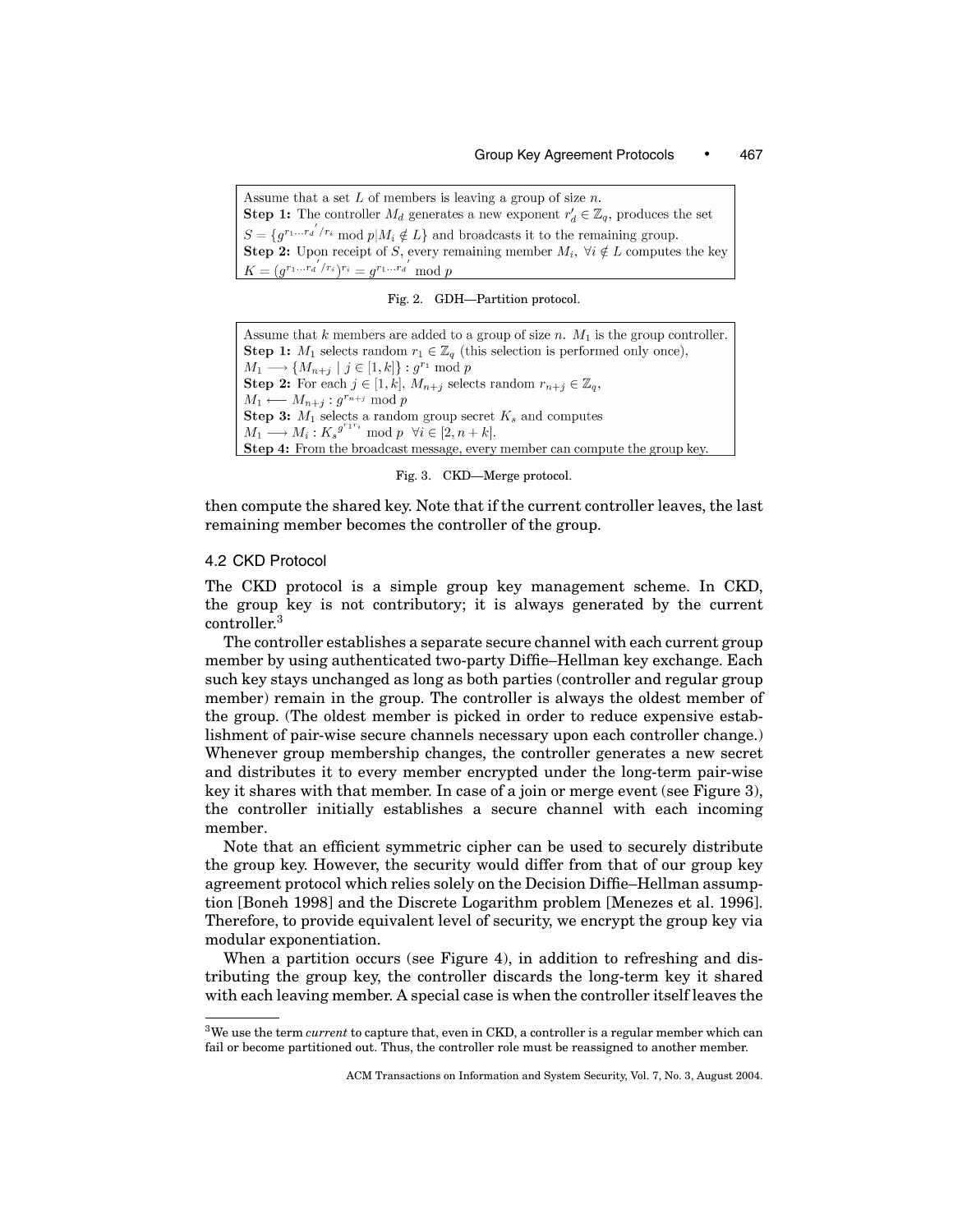Assume that a set  $L$  of members is leaving a group of size  $n$ . **Step 1:** The controller  $M_1$  selects a random group secret  $K_s$  and computes  $M_1 \longrightarrow M_i: K_s^{g^{r_1 r_i}} \bmod p, M_i \notin L.$ Step 2: From the broadcast message, every member can compute the group key.

Fig. 4. CKD—Partition protocol.

group. In this case, the oldest remaining member becomes the new controller. Significant additional cost is incurred, since, before distributing the new key, the new controller must first establish a secure channel with every remaining group member.

#### 4.3 TGDH Protocol

TGDH is an adaptation of key trees [Wallner et al. 1999; Sherman and McGrew 2003] in the context of fully distributed, contributory group key agreement. TGDH computes a group key derived from individual contributions of all group members using a logical binary key tree [Kim et al. 2000, 2004b].

The key tree is organized as follows: each node  $\langle l, v \rangle$  is associated with a key  $K_{(l,v)}$  and a corresponding blinded key  $BK_{(l,v)} = g^{K_{(l,v)}}$  mod *p*. The root is associated with the group and each leaf—with a distinct member. The root key represents the group key shared by all members, and a leaf key represents the random contribution by of a group member. Each internal node has an associated secret key and a public blinded key. The secret key is the result of a Diffie–Hellman key agreement between the node's two children. Every member knows all keys on the path from its leaf node to the root as well as all blinded keys of the entire key tree.

The protocol relies on the fact that every member can compute a group key if it knows all blinded keys in the key tree.<sup>4</sup>

Following every group membership change, each member independently and unambiguously modifies its view of the key tree. Depending on the type of the event, it adds or removes tree nodes related to the event, and invalidates all keys and blinded keys related with the affected nodes (always including the root node). As a result, some nodes may not be able to compute the root key by themselves. However, the protocol guarantees that at least one member can compute at least one new key corresponding to either an internal node or to the root. Every such member (called a sponsor) computes all keys and blinded keys as far up the tree as possible and then broadcasts its key tree (only blinded keys) to the group. If a sponsor cannot compute the root key, the protocol guarantees the existence of at least one member which can proceed further up the tree, and so on. After at most two rounds (in case of a merge) or log(*n*) rounds (in case of a worst-case partition), the protocol terminates with all members computing the same new group (root) key.

After a partition, the protocol operates as follows. First, each remaining member updates its view of the tree by deleting all leaf nodes associated with the

<sup>4</sup>Actually, this is sufficient but not necessary: a member does not need to know **all** blinded keys to compute the root key, however, as discussed in [Kim et al. 2000], knowing all is useful for handling merge events.

ACM Transactions on Information and System Security, Vol. 7, No. 3, August 2004.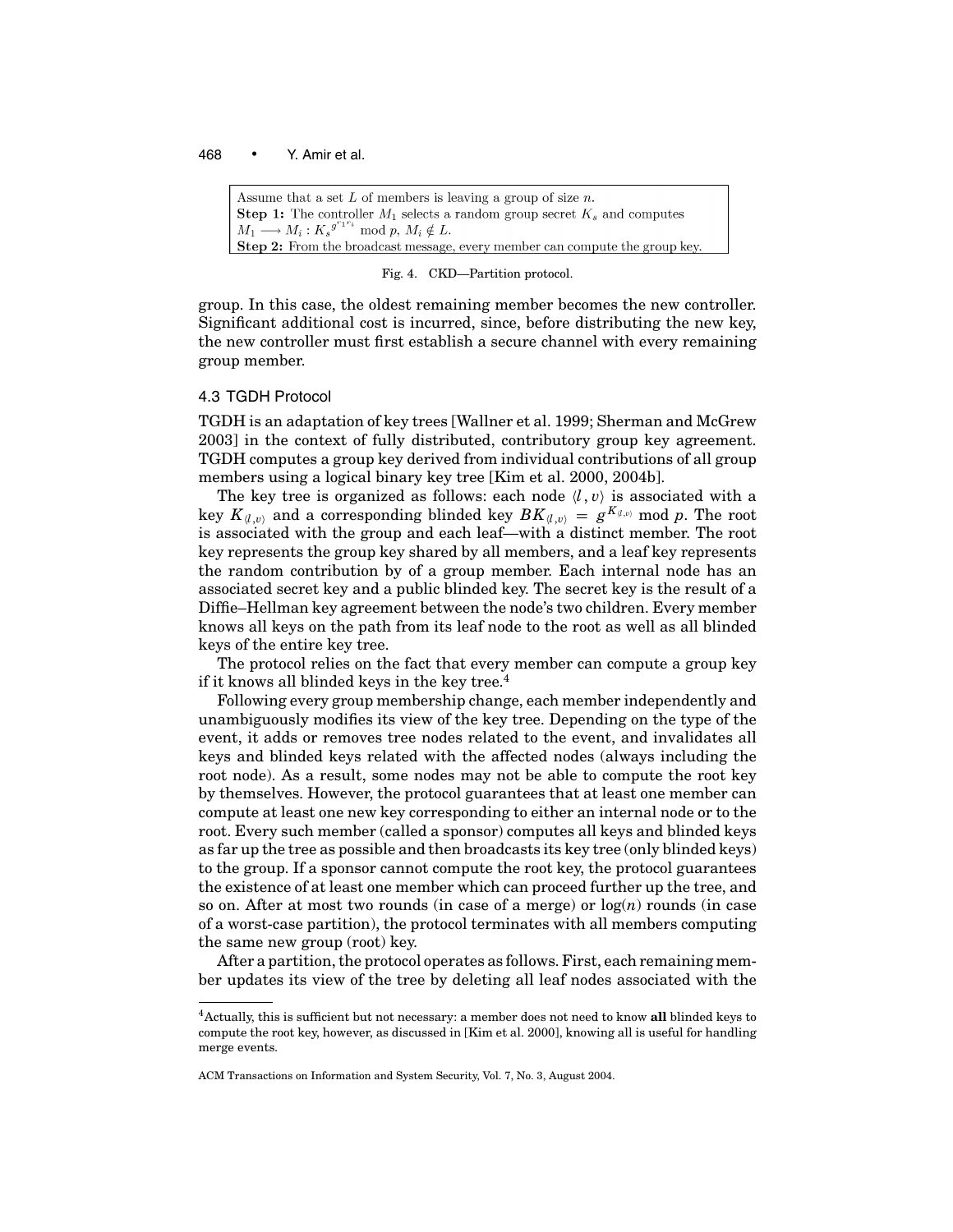#### Group Key Agreement Protocols • 469



Fig. 5. TGDH—Partition operation.

partitioned members and (recursively) their respective parent nodes. To prevent reuse of old group keys, one of the remaining members (the shallowest rightmost sponsor) changes its key share. Each sponsor computes all keys and blinded keys as far up the tree as possible and then broadcasts its view of the key tree with the new blinded keys. Upon receiving the broadcast, each member checks whether the message contains a new blinded key. This procedure iterates until all members obtain the new group key. Figure 5 shows an example where members  $M_1$  and  $M_4$  are partitioned out of the group.

When a merge happens, the sponsor (the rightmost member of each merging group) broadcasts its tree view to the merging subgroup after refreshing its key share (leaf key) and recomputing all affected blinded keys. Upon receiving this message, all members uniquely and independently determine the merge position of the two trees.5

As described above, all keys and blinded keys on the path from the merge point to the root are invalidated. The rightmost member of the subtree rooted at the merge point becomes the sponsor. The sponsor computes all keys and blinded keys and broadcasts the key tree (with only blinded keys) to the group. All members now have the complete set of new blinded keys which allows them to compute all keys on their key path. Figure 6 shows an example of the merge protocol. Members  $M_6$  and  $M_7$  are added to the group consisting of members  $M_1, M_2, \ldots, M_5$ .

# 4.4 STR Protocol

The STR protocol [Steer et al. 1990; Kim et al. 2004a] is an "extreme" version of TGDH with the underlying key tree completely unbalanced or stretched out. In other words, the height of the key tree is always (*n*−1), as opposed to (roughly) log(*n*) in TGDH. All other features of the key tree are the same as in TGDH.

After a partition, the sponsor is defined as the member corresponding to the leaf node just below the lowest leaving member. After deleting all leaving nodes (see Figure 7), the sponsor refreshes its key share, computes all (key, blinded key) pairs up to the level just below the root node. Finally, the sponsor

<sup>&</sup>lt;sup>5</sup>We choose the merge node as the rightmost "shallowest" node, which does not increase the tree height. For more details see Kim et al. [2000].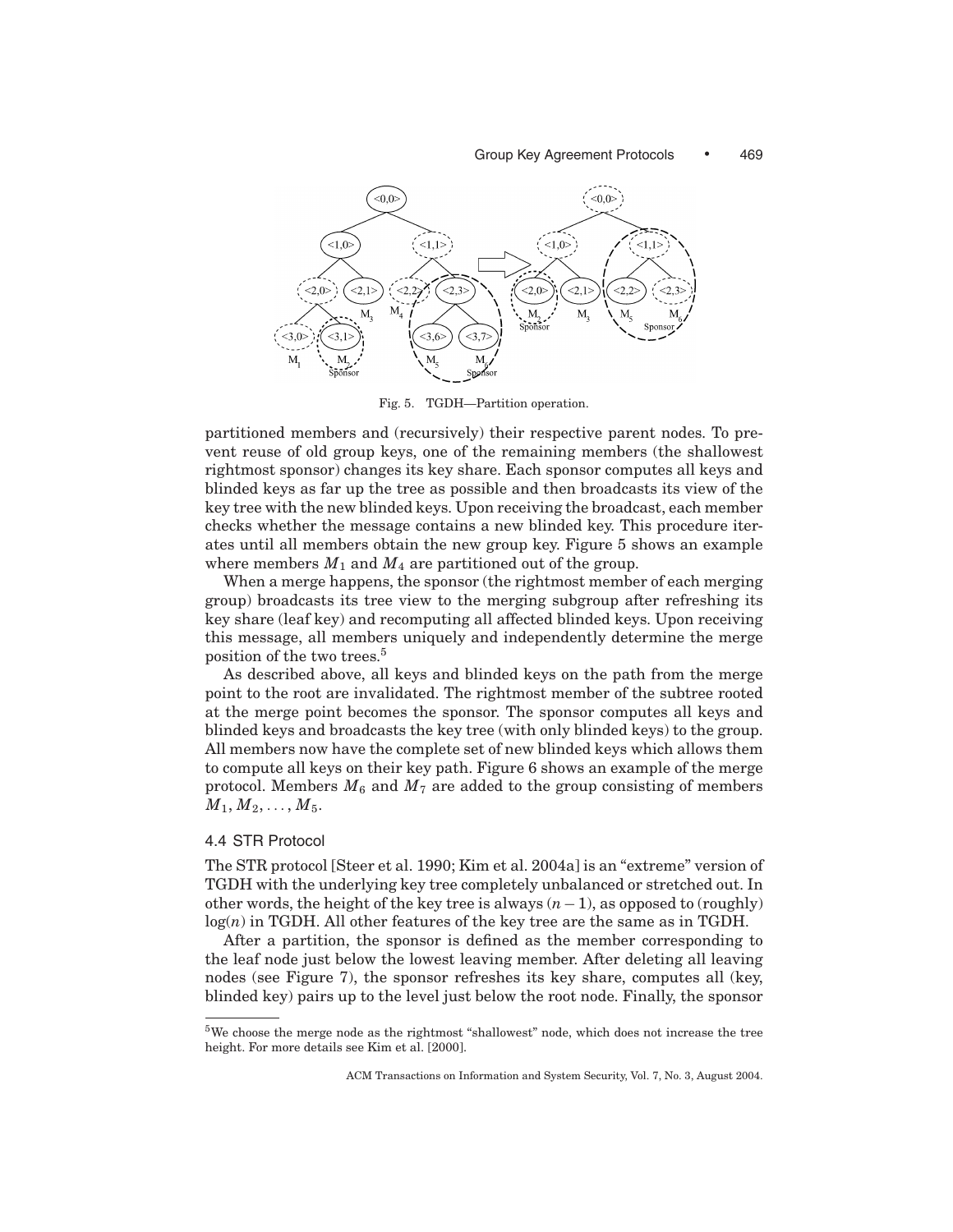

Fig. 6. TGDH—Merge operation.



Fig. 7. STR—Partition operation.

broadcasts the updated key tree thus allowing each member to compute the new group key.

STR merge runs in two rounds. In the first round, each sponsor (topmost leaf node in each of the two merging tree) first refreshes its key share and computes the new root key and root blinded key. Then, the sponsors exchange their respective key tree views containing all blinded keys. The topmost leaf of the larger tree becomes the sole sponsor in the second round in the protocol (see Figure 8). Using the blinded keys from the key tree it received in the first round, the sponsor computes every (key, blinded key) pair up to the level just below the root node. It then broadcasts the new key tree to the entire group. All members now have the complete set of blinded keys which allows them to compute the new group key.

# 4.5 BD Protocol

Unlike other protocols discussed thus far, the BD protocol [Burmester and Desmedt 1994] is stateless. Therefore, the same key management protocol is performed regardless of the type of group membership change. Furthermore, BD is completely decentralized and has no sponsors, controllers, or any other members charged with any special duties.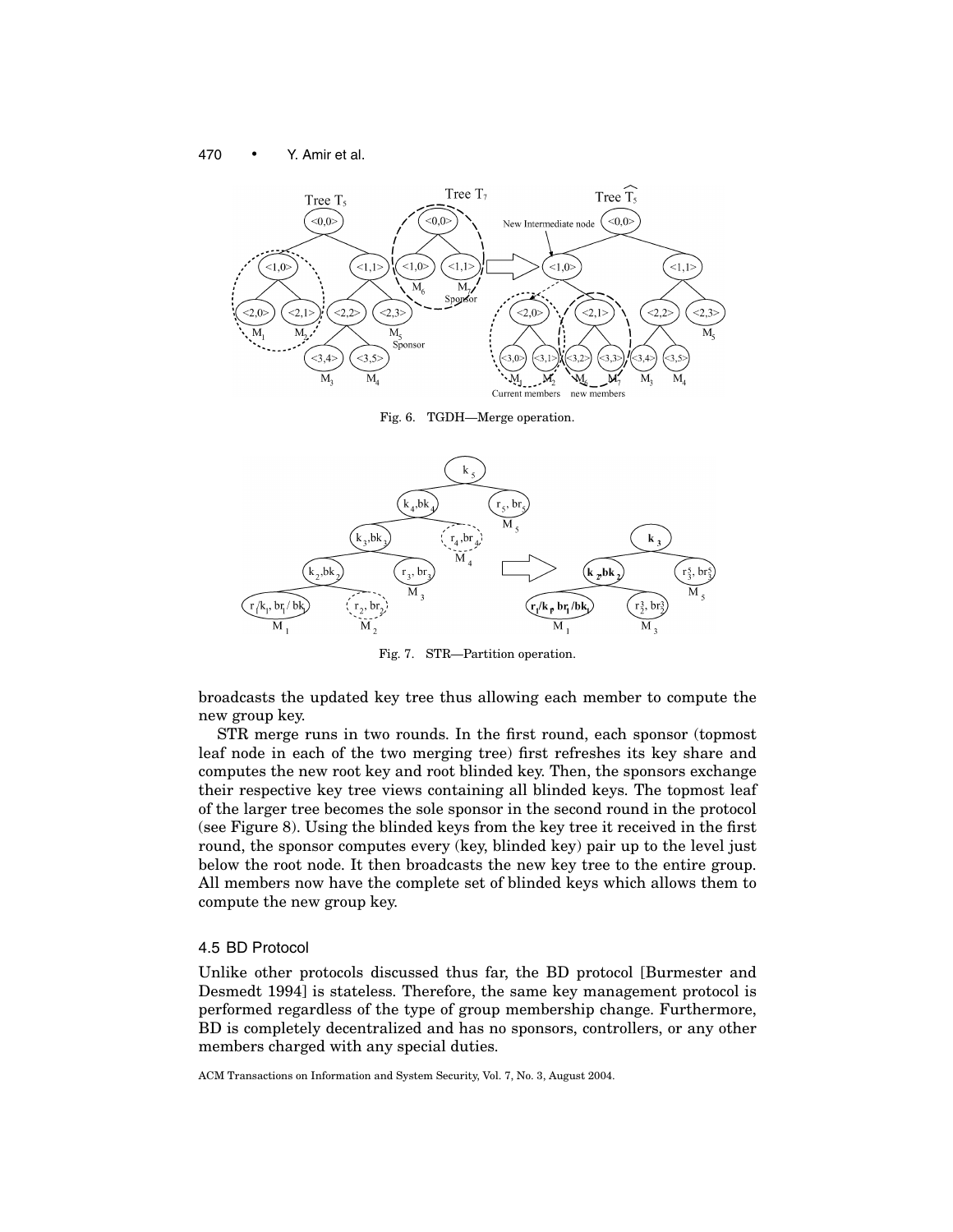#### Group Key Agreement Protocols • 471



Fig. 8. STR—Merge operation.

| Assume a group of size $n$ .                                                                                 |  |  |  |  |  |
|--------------------------------------------------------------------------------------------------------------|--|--|--|--|--|
| <b>Step 1:</b> Each member $M_i$ selects random $r_i \in \mathbb{Z}_q$ , computes $Z_i = g^{r_i} \mod p$ and |  |  |  |  |  |
| broadcasts the message to the group.                                                                         |  |  |  |  |  |
| <b>Step 2:</b> Each member $M_i$ , after receiving $Z_{i-1}$ and $Z_{i+1}$ , computes $Xi =$                 |  |  |  |  |  |
| $(Z_{i+1}/Z_{i-1})^{r_i} = g^{r_{i+1}r_i - r_i r_{i-1}}$ mod p and broadcasts it to the group.               |  |  |  |  |  |
| <b>Step 3:</b> Each member $M_i$ , after receiving all $X_i, i \neq j$ , computes $K = K_i$                  |  |  |  |  |  |
| $(Z_{j-1})^{nr_j} X_i^{n-1}  X_{i+(n-2)} = g^{r_1r_2+r_2r_3++r_{n-1}r_n} \text{ mod } p.$                    |  |  |  |  |  |

#### Fig. 9. BD protocol.

The main idea in BD is to distribute the computation among members, such that each member performs only three exponentiations. This is performed in two communication rounds, each consisting of *n* broadcasts. Figure 9 depicts the protocol.

# 5. COST EVALUATION

In this section, we estimate and analyze the costs of the five protocols presented above. We first evaluate the time to compute a new group key when a membership change occurs. Four types of events can lead to a change in group membership. The first two are the single-member join and leave events. A join is always voluntary, whereas, a leave can be voluntary, forced (by other members), or involuntary, for example, due to a processor crash or a disconnect. For the purpose of this discussion, we do not differentiate between the three possible causes of a leave event. (We assume that, regardless of the cause, the group key must be changed.)

Another category of membership change events is related with network connectivity. An unreliable network can split into disjoint components such that communication is still possible within a component but not between components. For all members in a component, it appears that the rest of the members have left. After the network fault heals, members previously in different components can communicate again. From the group perspective, it appears as if a set of new members is added to the group. We refer to these events as *partition* and *merge*, respectively.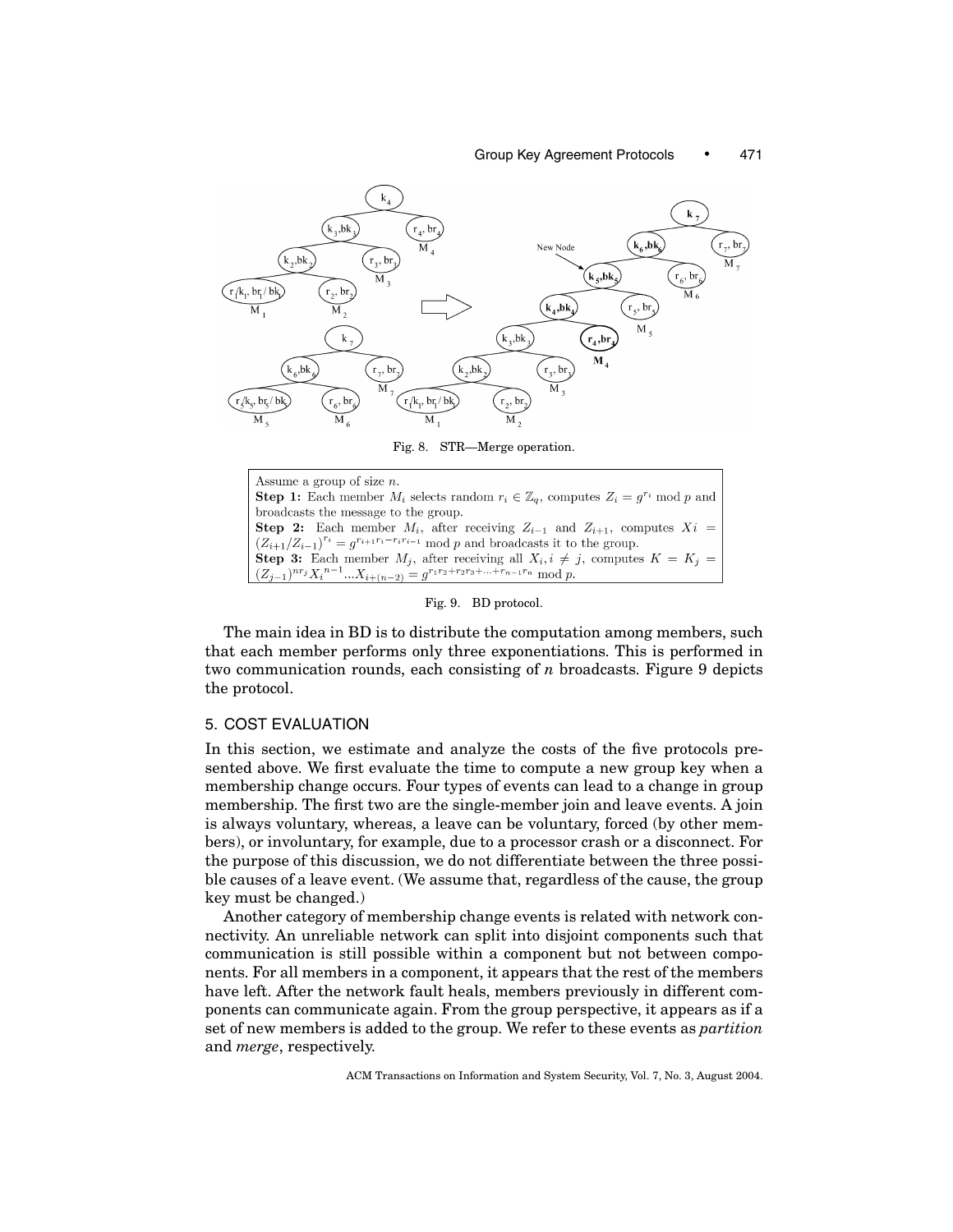| Protocols  |                  | Rounds         | Messages          | Unicast          | Multicast      |
|------------|------------------|----------------|-------------------|------------------|----------------|
|            | Join             | 4              | $n+3$             | $n+1$            | $\overline{2}$ |
| <b>GDH</b> | Leave            |                |                   |                  | $\mathbf{1}$   |
|            | Merge            | $m+3$          | $n + 2m + 1$      | $n + 2m - 1$     | $\overline{2}$ |
|            | Partition        |                |                   |                  | 1              |
|            | Join, merge      | $\overline{2}$ | 3                 | $\theta$         | 3              |
| TGDH       | Leave            | 1              | 1                 | $\Omega$         | $\mathbf{1}$   |
|            | Partition        | $\overline{h}$ | $\overline{2h}$   | $\theta$         | 2h             |
|            | Join             | $\overline{2}$ | 3                 | $\theta$         | 3              |
| <b>STR</b> | Leave, partition | 1              | 1                 | $\theta$         | 1              |
|            | Merge            | $\overline{2}$ | 3                 | $\boldsymbol{0}$ | 3              |
| <b>BD</b>  | Join             | $\overline{2}$ | $2n+2$            | $\theta$         | $2n+2$         |
|            | Leave            | $\overline{2}$ | $\overline{2n-2}$ | $\theta$         | $2n-2$         |
|            | Merge            | $\mathbf{2}$   | $2n+2m$           | $\theta$         | $2n+2m$        |
|            | Partition        | $\overline{2}$ | $2n-2p$           | $\theta$         | $2n-2p$        |
|            | Join             | 3              | 3                 | $\overline{2}$   | 1              |
|            | Leave            | 1              |                   | $\theta$         | 1              |
| <b>CKD</b> | Merge            | 3              | $m+\overline{2}$  | $\boldsymbol{m}$ | $\overline{2}$ |
|            | Partition        | 1              |                   | $\Omega$         | 1              |
|            | Controller leave | 3              | $3n-6$            | $2n-4$           | $\overline{2}$ |

Table I. Communication Cost

We are interested in two cost aspects: (1) communication in number of protocol rounds as well as number and type of messages, and (2) computation in number of fine-grained integer operations (such as modular exponentiations) as well as coarser-grained operations (such as signature generation and verifications). Although the cost of communication in modern high-speed LANs can appear negligible in comparison with the cost of, say, modular exponentiations, we consider it important since it becomes more meaningful even in LANs for protocols that trade off lower computation for higher communication costs. Of course, communication cost is very important in high-delay networks (e.g., WANs or low-bandwidth wireless). Because of the distributed nature of group communication systems, we consider only serial computation cost.6 Thus, we stress that the number of cryptographic operations reflected in Table II is not the sum total for all participants.

Tables I and II summarize the communication and the computation costs for the five protocols we consider. The numbers of current group members, merging members, and leaving members are denoted as *n*, *m*, and *p*, respectively.

The height of the key tree constructed by the TGDH protocol is denoted by *h*. <sup>7</sup> TGDH costs depend on the tree height, the balanceness of the key tree, the insertion point of the joining tree (or node) and the location of the leaving node(s). The results we present for TGDH are conservative, we compute the

 $6$ Computation that can be processed in parallel is collapsed accordingly.

<sup>7</sup>Instead of always maintaining a fully balanced key tree, TGDH uses a best-effort approach: it tries to balance the tree only upon additive events. Prior experiments [Kim et al. 2000] demonstrated that, in the presence of random events, the height of the key tree remains smaller than  $2 \log n$ . The tree can be better balanced with the AVL tree management described in Rodeh et al. [2002]. However, AVL incurs a higher communication cost for subtractive events.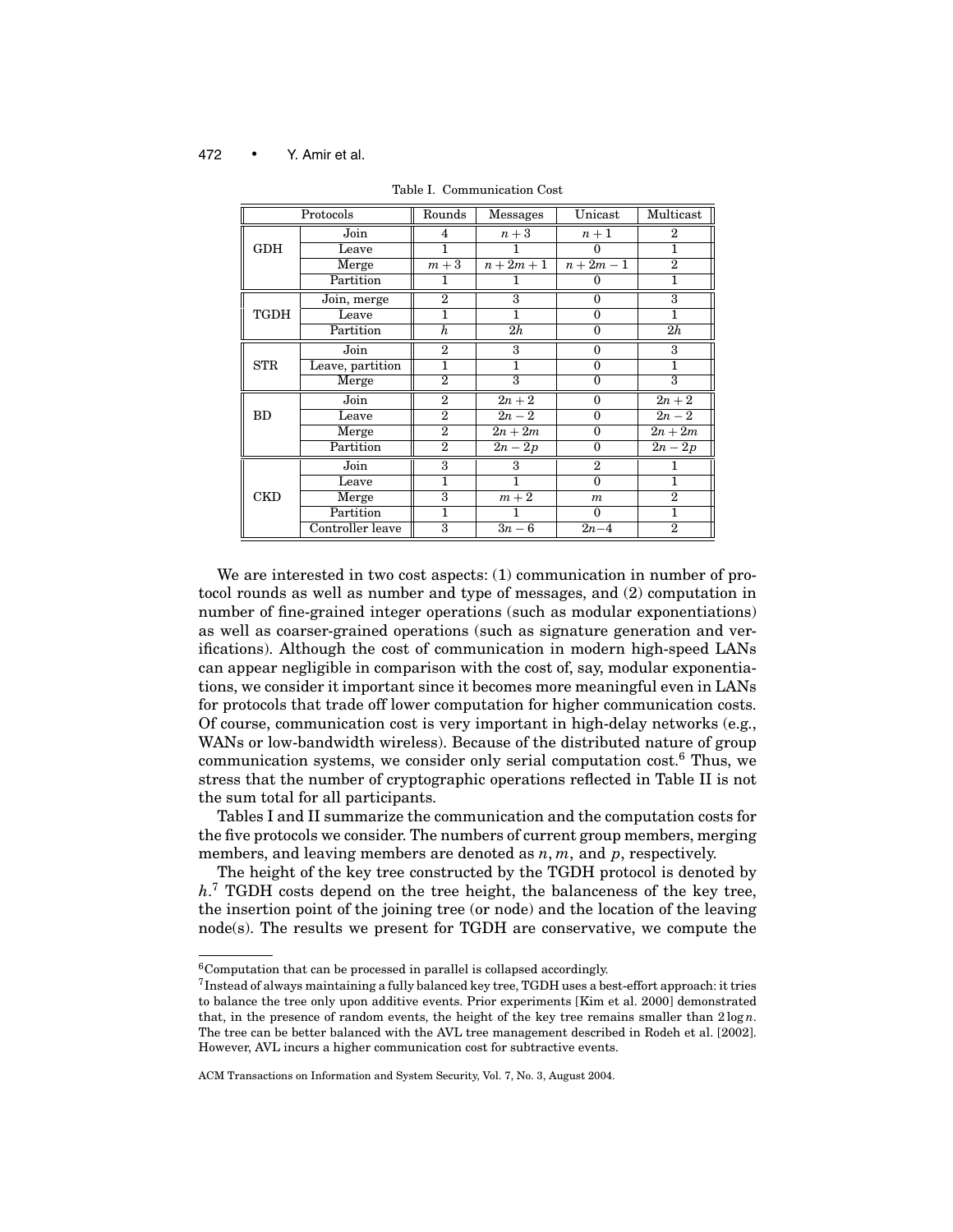| Protocols   |                   | Exponentiations | Signatures     | Verifications    |
|-------------|-------------------|-----------------|----------------|------------------|
|             | Join              | $n+3$           | 4              | $n+3$            |
| <b>GDH</b>  | Leave             | $n-1$           |                |                  |
|             | Merge             | $n + 2m + 1$    | $m+3$          | $n + 2m + 1$     |
|             | Partition         | $n-p$           |                |                  |
|             | Join, merge       | $\frac{3h}{2}$  | $\overline{2}$ | 3                |
| <b>TGDH</b> | Leave             | $\frac{3h}{2}$  | 1              | 1                |
|             | Partition         | 3h              | $\overline{h}$ | $\overline{h}$   |
|             | Join              | 7               | $\overline{2}$ | 3                |
| <b>STR</b>  | Leave, partition  | $rac{3n}{2}+2$  | 1              | 1                |
|             | Merge             | $3m+4$          | $\overline{2}$ | 3                |
| <b>BD</b>   | Join              | 3               | $\overline{2}$ | $n+3$            |
|             | Leave             | 3               | $\overline{2}$ | $n+1$            |
|             | Merge             | 3               | 2              | $n+m+2$          |
|             | Partition         | 3               | $\overline{2}$ | $n-p+2$          |
| <b>CKD</b>  | Join              | $n+2$           | 3              | 3                |
|             | Leave             | $n-2$           |                | 1                |
|             | Merge             | $n+2m$          | 3              | $m+2$            |
|             | Partition         | $n-p-1$         |                | 1                |
|             | Controller leaves | $2n-3$          | $2n-2$         | $\boldsymbol{n}$ |

Table II. Computation Cost

worst-case costs for the TGDH. We provide details on this cost will differ from average case cost when we discuss each group event.

The number of modular exponentiations in STR after a leave event is determined by the location of the lowest leaving leaf node. To be fair, we compute the average cost, i.e., for the case when lowest leaving leaf is in the middle of the tree (at level  $\frac{n}{2}$ ). All other protocols, except TGDH and STR, show exact costs.

Current implementations of TGDH and STR recompute a blinded key even though it has been computed already by the sponsor. This provides a form of key confirmation, since a user who receives a token from another member can check whether his blinded key computation is correct. This computation, however, can be removed for better efficiency and we consider this optimization when counting the number of exponentiations.

The BD protocol has a hidden computation cost not reflected in Table II. In Step 3 (see Figure 9), BD incurs *n* − 1 modular exponentiations with small exponents—ranging between *p* and 2 (where *p* is the modulus)—as well as (*n*−1) modular multiplications. Although a single small exponentiation is negligible, the sum of  $(n - 1)$  exponentiations is clearly not. Because of this hidden cost, it is difficult to compare the computational overhead of BD to that of other protocols.

*Join*: All protocols except CKD require two communication rounds. CKD uses three rounds because the new member must first establish a secure channel (via Diffie–Hellman key exchange) with the current group controller. The most expensive protocol in terms of messages is BD, which uses *n* broadcast messages for each round. The rest of the protocols use a constant number of messages: either two or three.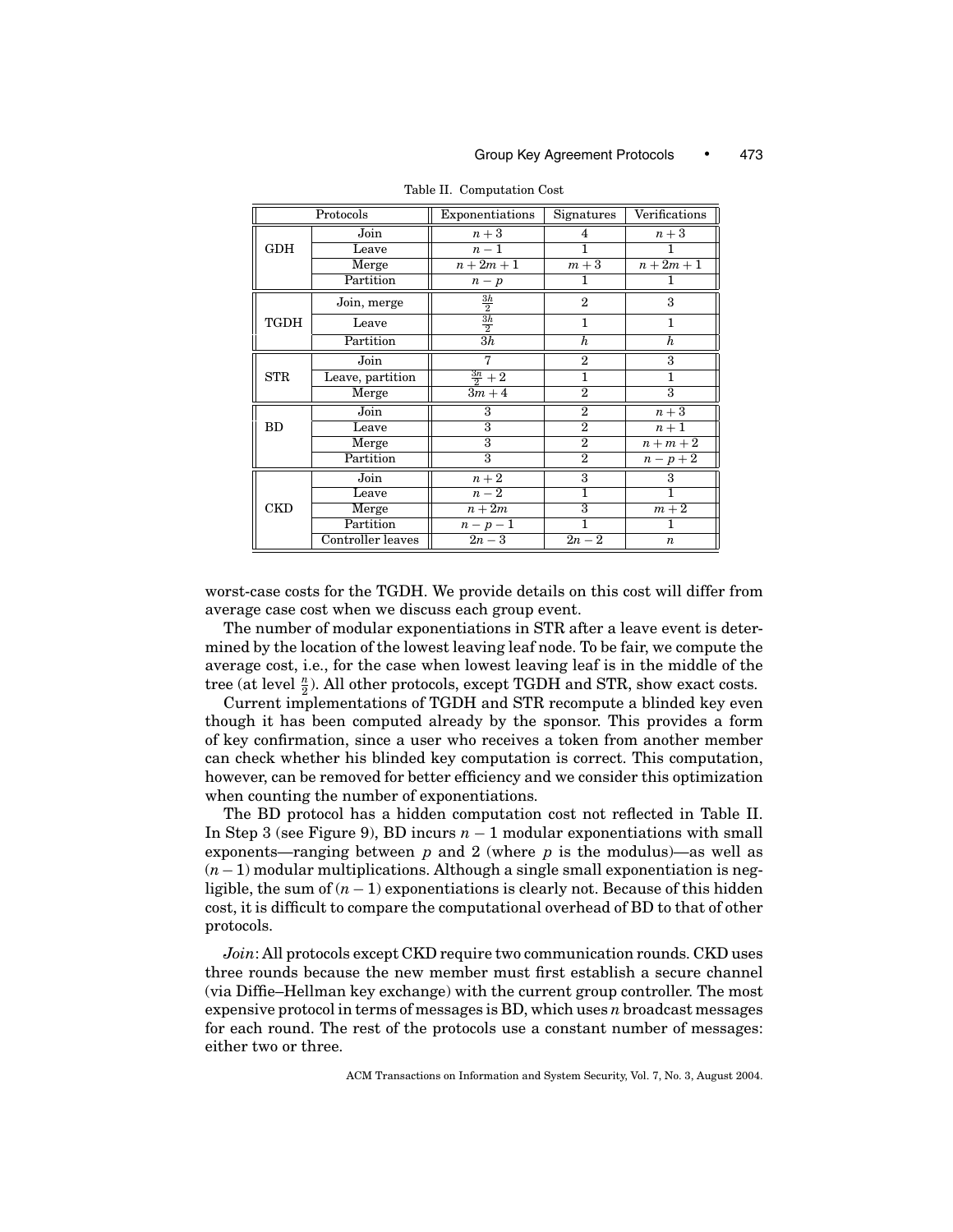GDH and CKD are the most expensive in terms of computation, requiring a linear (in terms of group size) number of exponentiations. TGDH is relatively efficient, scaling logarithmically in the number of exponentiations. We note that best case for TGDH for join is when the node will join at the root, while average case will be more expensive. STR has a constant number of exponentiations and BD requires the fewest exponentiations, but has the aforementioned hidden cost.

*Leave*: Table I shows that BD is most expensive for a leave operation in terms of communication. The cost order between CKD, GDH, STR, and TGDH is determined strictly by the computation cost, since they all have the same communication cost (one round consisting of one message). Therefore, TGDH is best for handling leave events because of its logarithmic scaling with group size. Best case for TGDH leave is when the node leaving the group is positioned near the root.

STR, GDH, and CKD scale linearly with the group size. We note that the cost of CKD is actually higher than the cost reflected in Tables I and II, since in case of the controller leaving, the new controller must establish new secure channels with all group members. As in join, BD has a hidden cost thus making it difficult to compare it with the other protocols.

*Merge*: We first consider the communication cost. In terms of communication rounds, GDH scales linearly with the number of merging members (smaller group is assumed to merge into larger one). Whereas, BD, CKD, STR, and TGDH are more efficient as each requires a constant number of rounds. Since BD has *n* messages for each round and CKD uses (*m* + 1) messages, STR and TGDH are the most communication efficient for merge events.

Looking at the computation, it seems that BD has the lowest cost amounting to only three exponentiations. However, the impact of the number of small exponent exponentiations is difficult to evaluate. TGDH scales logarithmically with the group size; it is clearly more efficient than STR, CKD, and GDH which all scale linearly with both the group size and the number of new members. The comparison is done best on worst case of TGDH. Note that for the average case, the performance of TGDH will be better.

*Partition*: Table I shows that GDH, STR, and CKD are bandwidth efficient: only one round consisting of one message. BD is less efficient with two rounds of *n* messages each. Partition is the most expensive operation in TGDH, requiring a number of rounds upper bounded by the resulting tree height. As before, computationwise it is difficult to compare BD with others due to its hidden cost in Step 3. As TGDH requires a logarithmic number of exponentiations, it has a lower computation cost than GDH, STR, and CKD which scale linearly with the group size.

## 6. EXPERIMENTAL RESULTS

In this section, we present, compare, and evaluate experimental costs of the five protocols discussed above. We do so in the context of two network environments: high-speed LAN and high-delay WAN.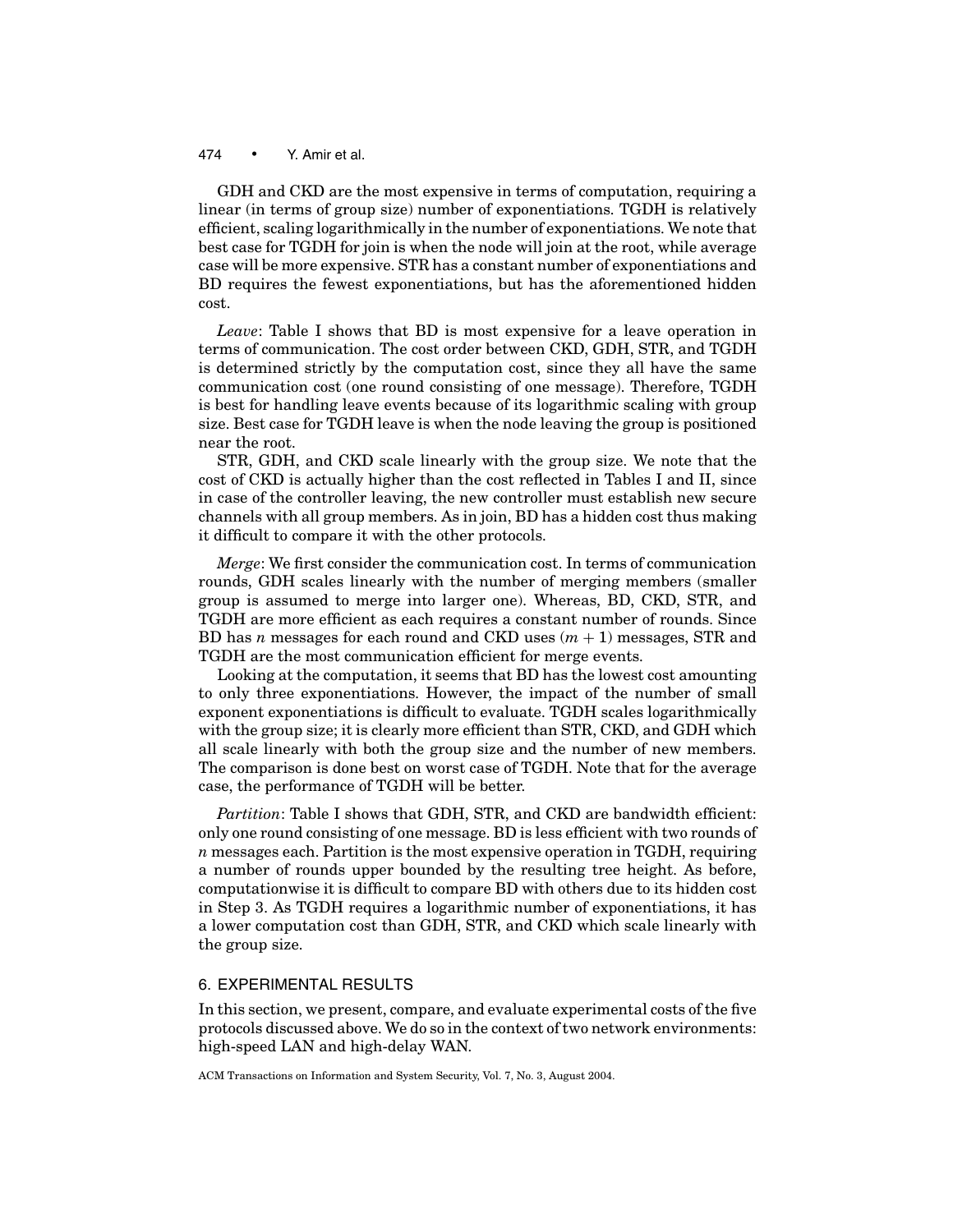#### Group Key Agreement Protocols • 475



Fig. 10. Join—Average time (LAN).

We measure the "total elapsed time" from the moment the group membership event happens until the time when the group key agreement finishes and the application is notified about the group change and the new key. For all events initiated by clients (voluntary events), this time includes all communication and computation costs of the underlying key agreement protocol as well as the cost of the membership service provided by the group communication system. In other words, the total time represents the actual delay experienced by an application. For all events triggered by network connectivity changes (involuntary events), the total time includes all the same costs as for voluntary events. However, it does not include the time needed by Spread to detect that a network connectivity change occurred.

#### 6.1 Experimental Results in LAN

We begin by presenting performance results of the five protocols discussed above in a LAN setting. We first describe the experimental testbed and discuss the particulars of the scenarios we considered. Then, we present results for join, leave, partition, and merge operations.

6.1.1 *Testbed and Basic Parameters.* We used an experimental testbed consisting of a cluster of thirteen 666 MHz Pentium III dual-processor PCs running Linux. A Spread server runs on each PC and group members are uniformly distributed across all 13 PCs. Therefore, more than one process can be running on a single machine, which is frequent in many collaborative applications.

For communication services we used FIFO and Agreed ordering. Tests performed on our testbed show that the average cost of sending and delivering one Agreed multicast message is almost constant, ranging anywhere from 0.75 to 0.92 ms for a group size ranging from 2 to 50 members. Also, in a scenario (similar to a single round in the BD protocol) where each member of the group sends an Agreed broadcast message and receives all the (*n* − 1) similar messages from all other members, the average cost is about 2 ms for a group of 2 members and about 21 ms for a group of 50. The cost of the membership service (see Figures 10 and 11) is negligible with respect to the key agreement overhead, varying between 2 and 8 ms for a group between 2 and 50 members.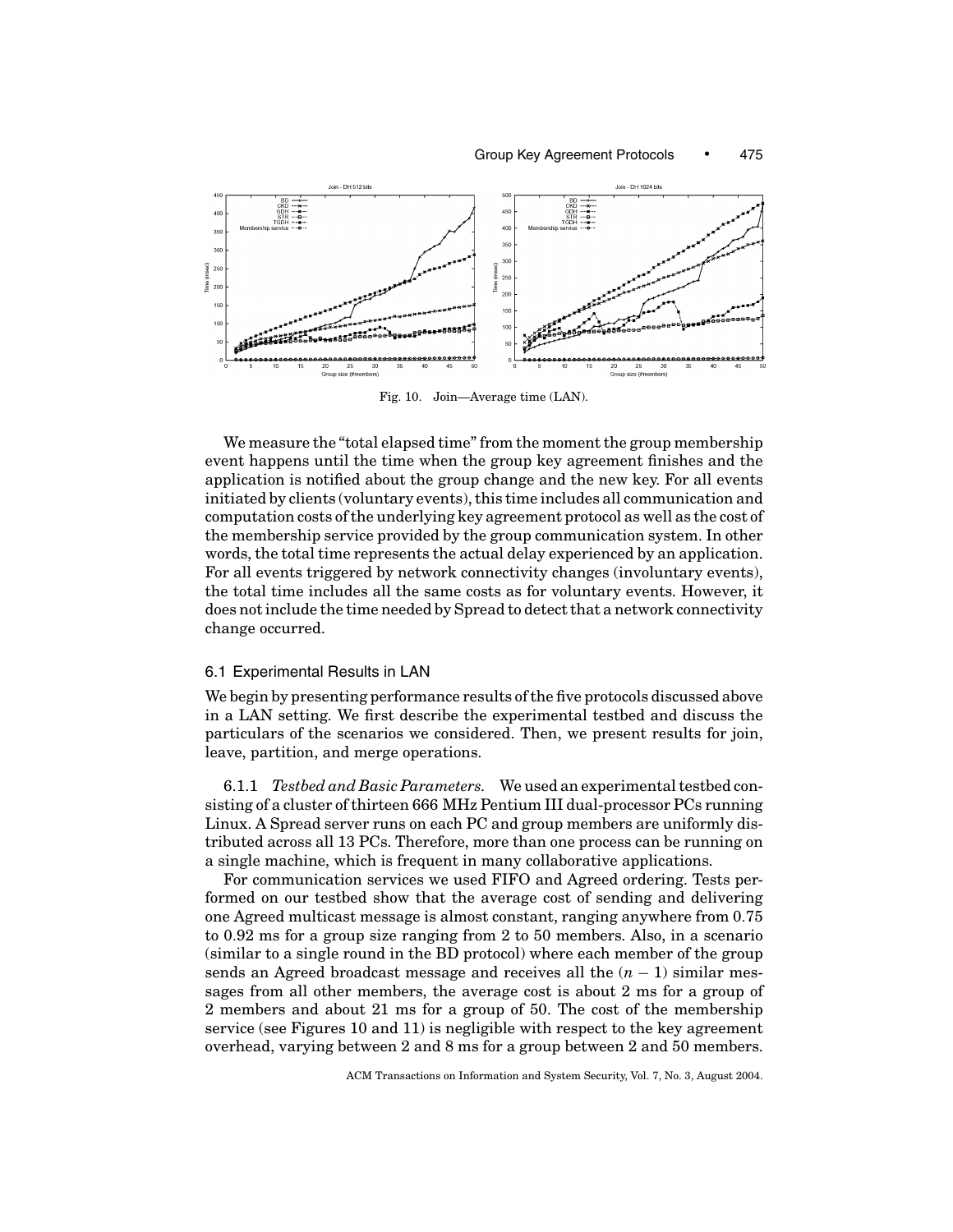

Fig. 11. Leave—Average time (LAN).

The results we present are the average time needed to recompute a key when the group changes. The size of the group determines indirectly the size of some of the messages part of the group key agreement (the size of the tree or the list structures used by TGDH, STR, and GDH protocols). For the group size we considered the size of the message is relatively small, therefore will not affect significantly the results. More details about Spread performance can be found in Amir et al. [2004].

Message origin and data authentication are obtained via RSA [Rivest et al. 1978] signatures. We chose RSA because it allows for very inexpensive signature verification and all group key agreement protocols described in this paper rely heavily on source authentication, that is, all protocol messages must be verified by all receivers. If all processes are located on different CPUs, verification is performed in parallel. In practice, however, a CPU may have multiple group processes and expensive signature verification (e.g., as in DSA [NIST 2000]) noticeably degrades performance.

We used 1024-bit RSA signatures with the public exponent of 3, to reduce verification costs, albeit, a quasi-standard in RSA parameter selection is to use 65, 537 as the public exponent. This is because (1) there are no security risks in using 3 as a public exponent in RSA signature scheme [Boneh 1999], (2) BD and GDH require *n* simultaneous signature verifications, and (3) in our current topology, some machines can have multiple group member processes. On our hardware platform, the RSA sign and verify operations take 9.6 and 0.2 ms, respectively.8

For short-term group keys, we use both 512- and 1024-bit Diffie–Hellman parameter *p* and 160-bit *q*. The cost of a single exponentiation is 1.7 and 5.3 ms for a 512- and a 1024-bit modulus, respectively.

6.1.2 *Test Scenarios.* The cost of each protocol depends on a number of factors. We tried to design our tests such that we take into account all the factors, keeping experiments as similar and as simple as possible.

Some protocols maintain specific data structures: GDH and CKD maintain a list, TGDH, and STR—a tree, and BD is stateless. Communication and

<sup>8</sup>This is not surprising since OpenSSL uses the Chinese Remainder Theorem to speed up RSA signatures.

ACM Transactions on Information and System Security, Vol. 7, No. 3, August 2004.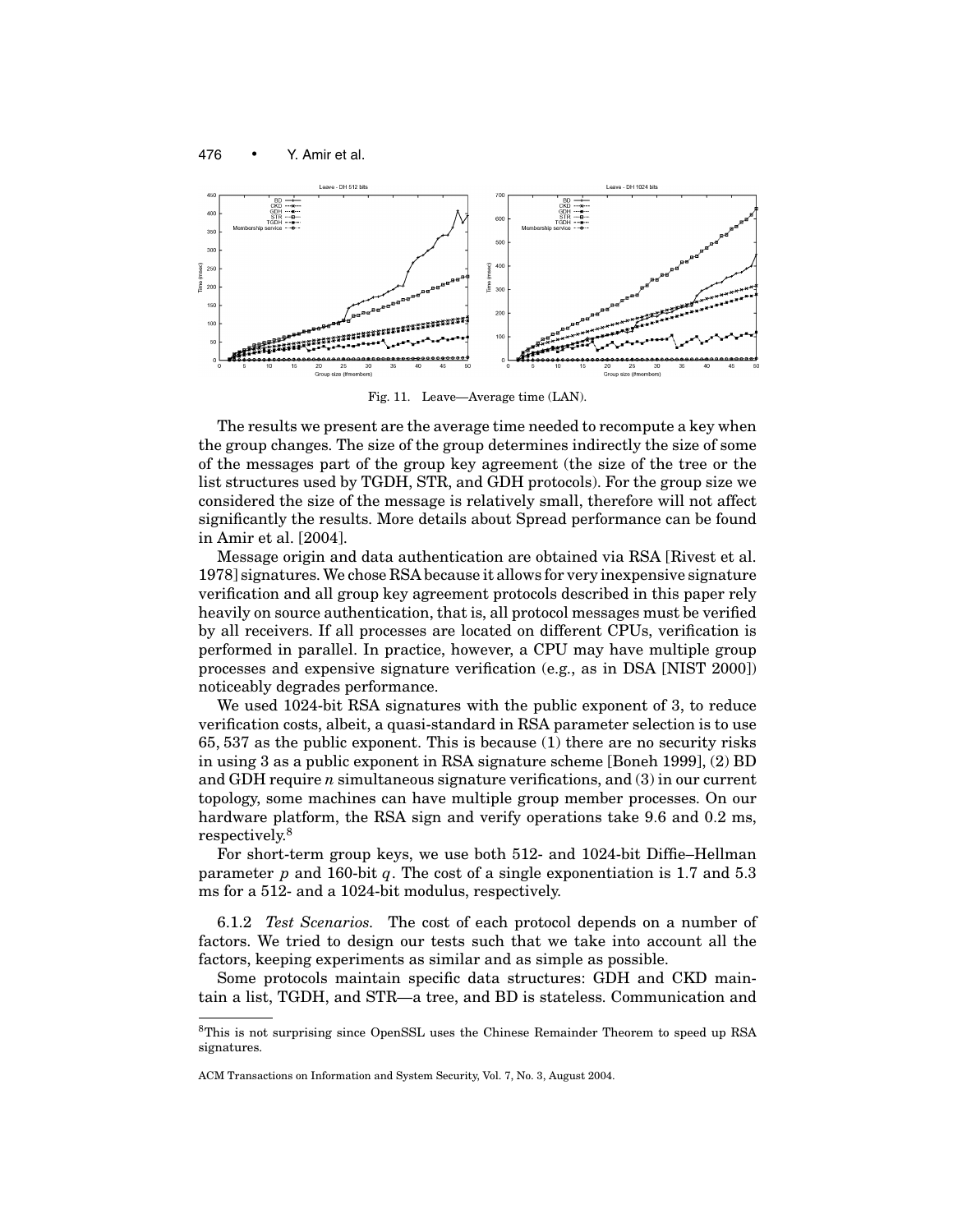computation costs vary depending on the operations performed on these data structures, For example, the costs of GDH and BD do not depend on the position of the joining or leaving member, all leave and all join operations cost the same in these protocols, while CKD can be expensive for a leave event if the leaving member is the current controller. For STR, the computation cost of a leave depends on the position (in the tree) of the leaving member. The cost of TGDH depends on many factors: location of the leaving or joining node, tree height, and the balanceness of the tree.

Based by the above observations, we designed our tests as follows. For CKD, we factor in the  $1/n$  probability of the group controller leaving the group. Since the estimated cost presented for STR leave is the average cost, we tested the average case: the leaving member is the leaf node at height *n*/2, in the STR key tree.

TGDH is the most difficult protocol to evaluate because its cost depends on the location of the leave (or join) node, tree height, and the balanceness of the tree. For a truly fair comparison, Secure Spread must be first run with TGDH for a long time (with a random sequence of joins and leaves) in order to generate a random-looking tree. The experiments must then be conducted on this random tree. However, such tests are very difficult to perform. Instead, we chose a less complex experimental setting by measuring join and leave costs on an artificially balanced TGDH key tree with *n* members. We note that for a random tree, the cost of join would be lower. This is because a random tree is more sparse than an artificially balanced tree. Therefore, the joining point would be located closer to the root in the former. The best case for the join is when the joining node is added in tree at the root. On the other hand, leave cost can be greater since the height of a random tree would normally exceeds that of a balanced one. The way we add and remove clients from the group captures both the best case and the worst case.

In cases of partition and merge we ran the same scenarios for all protocols: we partition the group into two subgroups of the same size, and then merge them back. STR and TGDH exhibit a clustering effect (see Section 6.1.5) when partition events are repeated in the same configuration. To emphasize this property, we partitioned the group into two subgroups, merge it back, and then partition it again.

6.1.3 *Join Results.* Figure 10 shows the total average time for a group to establish secure membership following a join event. From the left-side graph (512-bit modulus) it looks, overall, that STR outperforms other protocols. Closer inspection reveals that BD is actually the most efficient for small group sizes (roughly less than 7). Recall that BD involves only three full-blown exponentiations as opposed to STRs seven. However, BD has  $(n+3)$  signature verifications, whereas, STR only has 3. Furthermore, BD requires  $O(n \log n)$  modular multiplications in Step 3 (to compute the key, see Figure 9). Finally, BD has two rounds of all-to-all broadcasts. Small group size makes all of these factors negligible. However, as the group size grows, BD deteriorates rapidly, since both modular multiplications, RSA signature verifications and broadcasts add up. In fact, after passing the group size of thirty, BD becomes the worst performer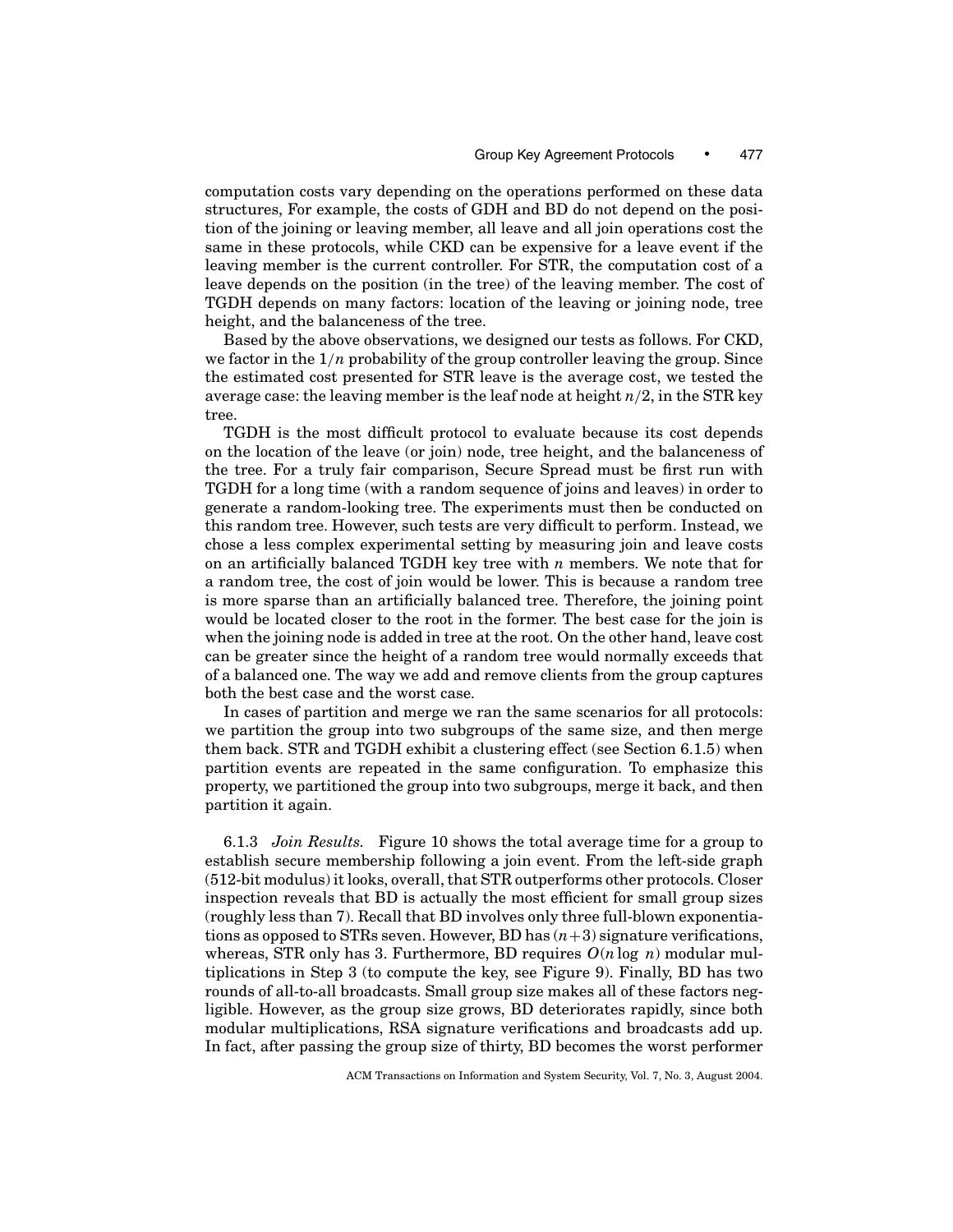if we use a 512-bit Diffie–Hellman modulus. For 1024-bit modulus, GDH is the worst due to the sharp increase in the cost of modular exponentiation.

Another interesting observation about BDs performance is that its cost roughly doubles as the group size grows in increments of 13. Recall that 13 is the number of machines used in the experiments. Because BD is fully symmetric, as soon as just one machine starts running one additional group member (process), the cost of BD doubles. Moreover, it can be noted that starting with the group size of 26, the performance degrades significantly. As mentioned before, all machines we used are dual processor, thus, up to a group size of 26 it can be assumed that there is one client per processor. For other protocols, this behavior is less obvious, since the most costly tasks are performed by a single member (controller or sponsor).

The right-side graph in Figure 10 (1024-bit modulus) does not show the same deterioration in BD. In fact, BD remains the best for groups up to 14 members. This is because the cost of exponentiations rises sharply as we go from 512 to 1024 bits, while the cost of RSA signature verifications and broadcasts (which weighs BD down in the 512-bit case) is not felt nearly as much. In the meantime, other protocols are more affected, since their cost is mainly determined by the number of exponentiations.

In both graphs, TGDH and STR are fairly close with the latter performing slightly better. Although the numbers in Table II show constant cost for STR, the measured cost increases slightly because a CPU may experience an increasing number of processes as the group increases, and other overhead factors such as tree management. Conceptually, TGDH can never outperform STR in a join, since the latter's design includes the optimal case (i.e., join at the root) of the former. Experimental results, however, show that TGDH can sometimes outperform STR (see small dips in TGDH graph at around 18 and 34 members). This is because most members in a fully balanced TGDH tree compute two modular exponentiations in the last protocol round, as opposed to four in STR. We also note that the "saw-like" aspect of the TGDH graph is due to the fact that the tree is artificially balanced. The dip corresponds to the case when the group member joins at the root, while the highest cost corresponds to the case when the node joins at a leaf.

The difference between CKD and GDH comes from exponentiation and signature verifications: extra operations in GDH include *n* verifications, one RSA signature and one (DH) modular exponentiation. GDH and BD each have  $(n+3)$ signature verifications, which is, as mentioned above, relatively expensive.

6.1.4 *Leave Results.* Figure 11 shows the average time for a group to establish secure membership following a leave event. In line with the prior analysis, TGDH outperforms the rest, requiring the fewest  $(O(\log n))$  modular exponentiations. This sublinear behavior becomes more evident for a group size greater than 30. Note that, for a random tree, a leave would be more expensive, however, it will still remain less expensive than a leave in GDH [Kim et al. 2000], which is second best.

BD is the worst performer in 512-bit leave. Recall that, leave and join incur the same cost in BD. STR, CKD, and GDH exhibit linear increase in cost. CKD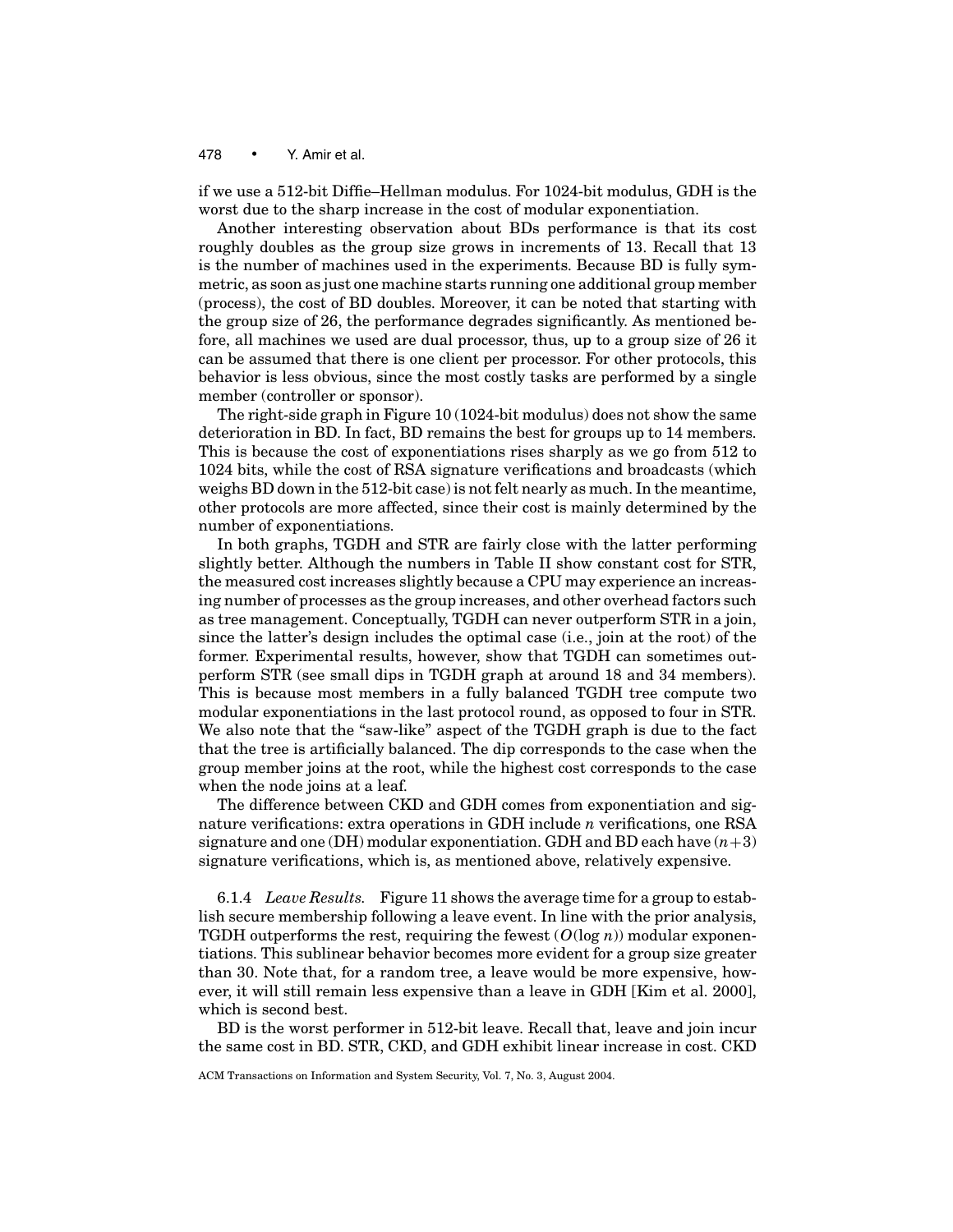#### Group Key Agreement Protocols • 479



Fig. 12. Partition—Average time (LAN).

and GDH costs are very close, while STR's linear factor is (2*n*) which makes the graph's slope steeper. In addition, while STR, TGDH, CKD, and GDH require only one broadcast, BD uses two rounds of *n* messages each.

In case of 1024-bit modulus, STR is the most expensive since it involves the most exponentiations. The cost of TGDH roughly doubles from that in the 512-bit case, however, TGDH remains the leader. Surprisingly, BD is no longer the worst and, at least for small group sizes (less than 37 or so), performs close to, or better than, GDH. Once again, we attribute this to the relatively low cost of RSA signature verifications and the commensurately small number of full-blown 1024-bit exponentiations in BD.

6.1.5 *Partition Results.* Figure 12 presents measurements of the elapsed time to establish a new secure membership when a group is split into two smaller groups of roughly equal size. The event is generated by simulating a network partition between the servers. The evaluated time does not include the time needed by Spread servers to detect a network partition.

GDH clearly outperforms all others. The main reason that STR and TGDH are very costly in this scenario is because they need to rebuild the key tree. STR is the most expensive because it also scales linearly in computation with respect to the new group size. The CKD cost is higher than we estimated in Table II. This is because, when the group is partitioned into two subgroups, the controller ends up in one of the partitions, while, in the other partition, the new controller needs to establish pair-wise secure channels with all remaining members.

TGDH and STR have an interesting advantage over other protocols in case of partition. Due to the tree structure, both TGDH and STR have a clustering effect (visible also in Figures 5 and 7) that basically decreases the cost of a partition when it occurs multiple times in the same configuration (statistical results show that this is a common case). To illustrate this feature, we ran the following experiment. We partitioned a group in two equal groups, such that, all oddnumbered members are in one group  $(G_1)$  and all even-numbered (in another  $(G<sub>2</sub>)$ ). We then merged the two groups and repeated the same partition event. In other words, the two partitions  $(P_1 \text{ and } P_2)$  are identical. The time needed to establish a key and install secure membership in  $G_1$  and  $G_2$  after events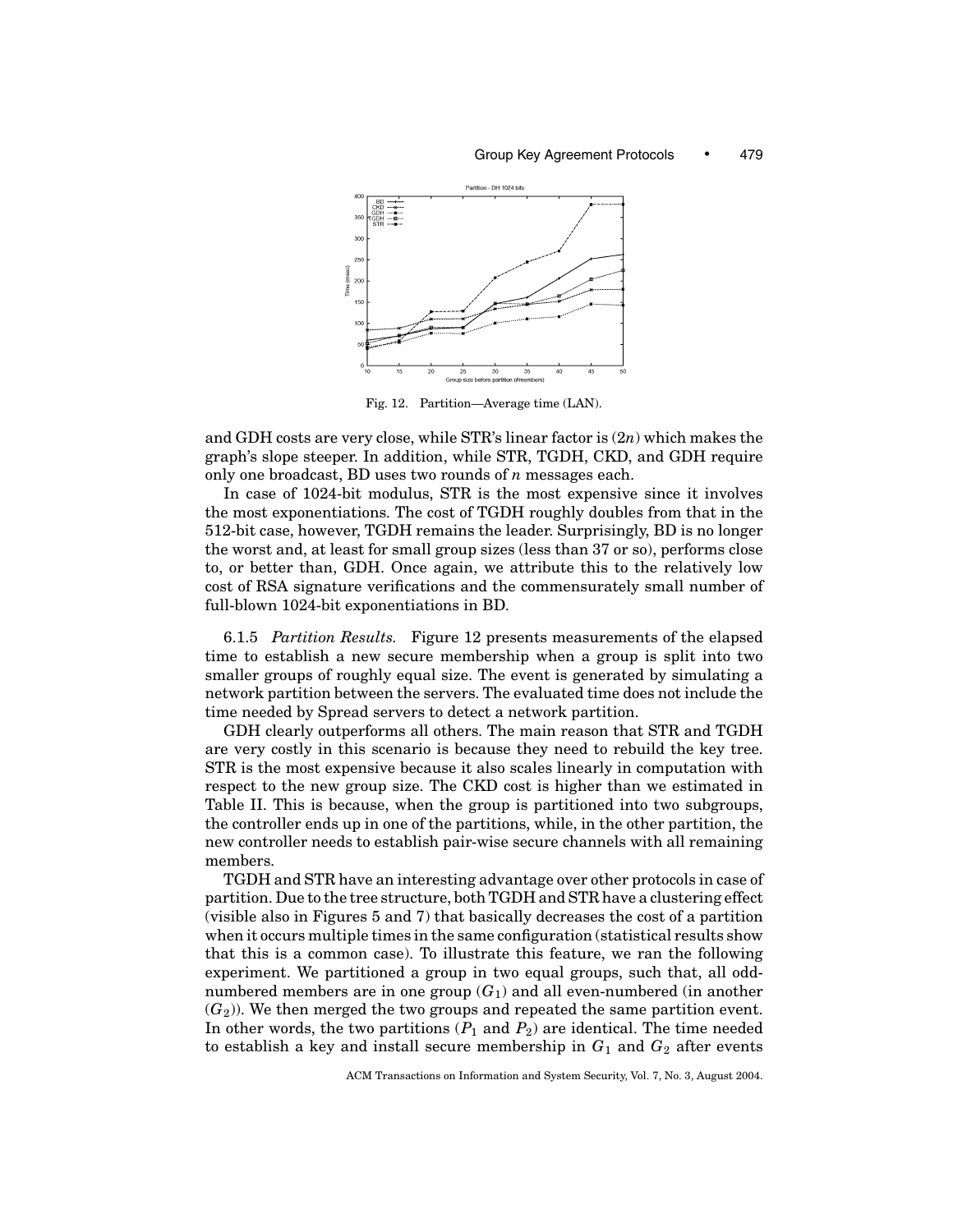

Fig. 13. Partition—Clustering effect.



Fig. 14. Merge—Average time (LAN).

*P*<sup>1</sup> and *P*<sup>2</sup> are presented in Figure 13. For BD and GDH, the only important cost factor is the number of the remaining members. Hence, they take about the same time, since the cost of partition depends only on the group size and the number of leaving members. For CKD, there is a difference between the respective costs in  $G_1$  and  $G_2$ , since in the latter the new controller needs to set up pair-wise secure channels.

Looking at STR, a cost decrease is evident for handling  $P_2$  for  $G_2$ . This is because the merge event injected between  $P_1$  and  $P_2$  changed the structure of the key tree, and the key share change after  $P_2$  happens at a higher level in the tree. However, there is no similar cost reduction for *G*<sup>1</sup> because the key share change takes place very low in the tree. For TGDH, the partition protocol may involve as many as  $\log n$  rounds. When a partition heals, two previously separate groups are merged into a single key tree. However, they are still clustered along the lines of the first partition. When another partition happens on the same link, the partitioned members are no longer scattered across the leaves of the key tree. Therefore, subsequent partition on the same link take only one round to complete. This drastically improves the communication cost (and the number of signature computations).

6.1.6 *Merge Results.* Figure 14 presents the measurements of the time required to establish a new secure membership when two groups of about the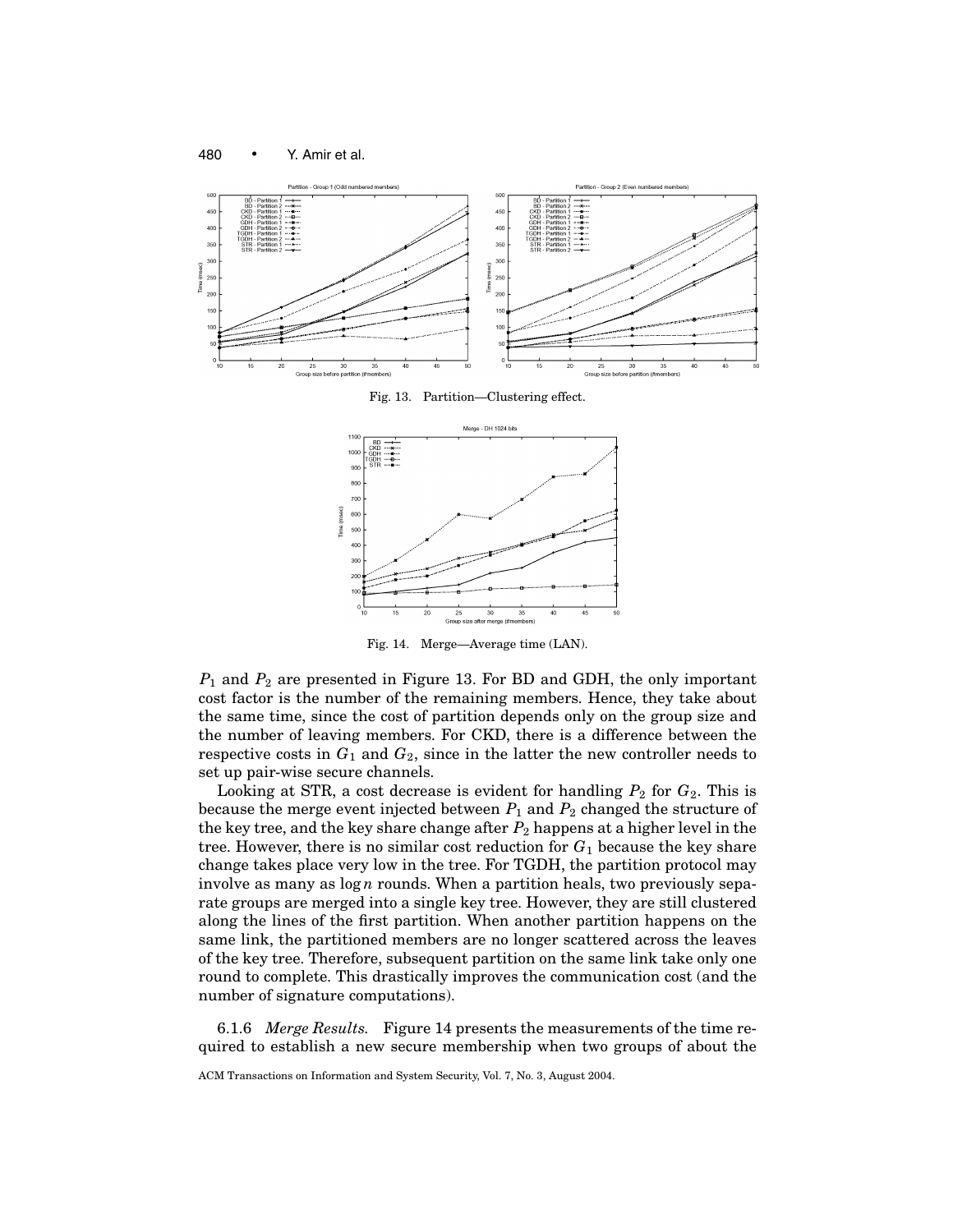

Fig. 15. WAN testbed.

same size merge. GDH is evidently the most expensive protocol as its computation cost scales linearly in the number of new members (in the smaller group), Moreover, GDH has the highest number of communication rounds, also related to the number of new members. CKD has fewer rounds, however, its computation cost is quite high since each new member needs to establish a secure channel with the controller. STR exhibits costs comparable to those of CKD owing to the fact that an STR tree actually resembles a list. Thus, when  $n/2$  members are merged, the key share change happens very low in the tree and results in a heavy computational load. The high costs of STR and GDH, make BD look quite good in comparison. Nonetheless, balanced tree structure and small number of communication rounds make TGDH the best performer in this event class.

#### 6.2 Experimental Results in WAN: An Extreme Case

In this section, we present experimental results obtained in a high-delay WAN environment. We first describe the testbed used in the WAN experiments and then present and discuss the actual results. We only conducted experiments for join and leave operations. Merge and partition were not included in our experiments because of the logistical difficulty in replicating the same partition/merge scenarios as used in our LAN setting. We provide an analysis of the behavior of merge and partition based on the experimental results for join and leave.

6.2.1 *Testbed and Basic Parameters.* Figure 15 shows the network configuration used in the WAN experiments. To achieve the same computation distribution as in the LAN experiments, we configured an experimental testbed of 13 PCs running Linux: ten 666 MHz Pentium III dual-processor PCs, one 1.1 MHz Athlon and one 930 MHz Pentium III PCs. The PCs were located as follows: 11 machines at Johns Hopkins University (JHU), Maryland, one machine at University of California at Irvine (UCI) and one at Information and Communications University (ICU), Korea. As before, members were uniformly distributed among the 13 PCs often with multiple group member processes running on a single PC. Each PC ran a Spread server. Approximate round-trip latencies as measured via the ping program are (in ms): JHU–UCI 70, UCI–ICU 300, and ICU–JHU 270. We emphasize that the determining factor in the performance of our communication infrastructure is the diameter of the network.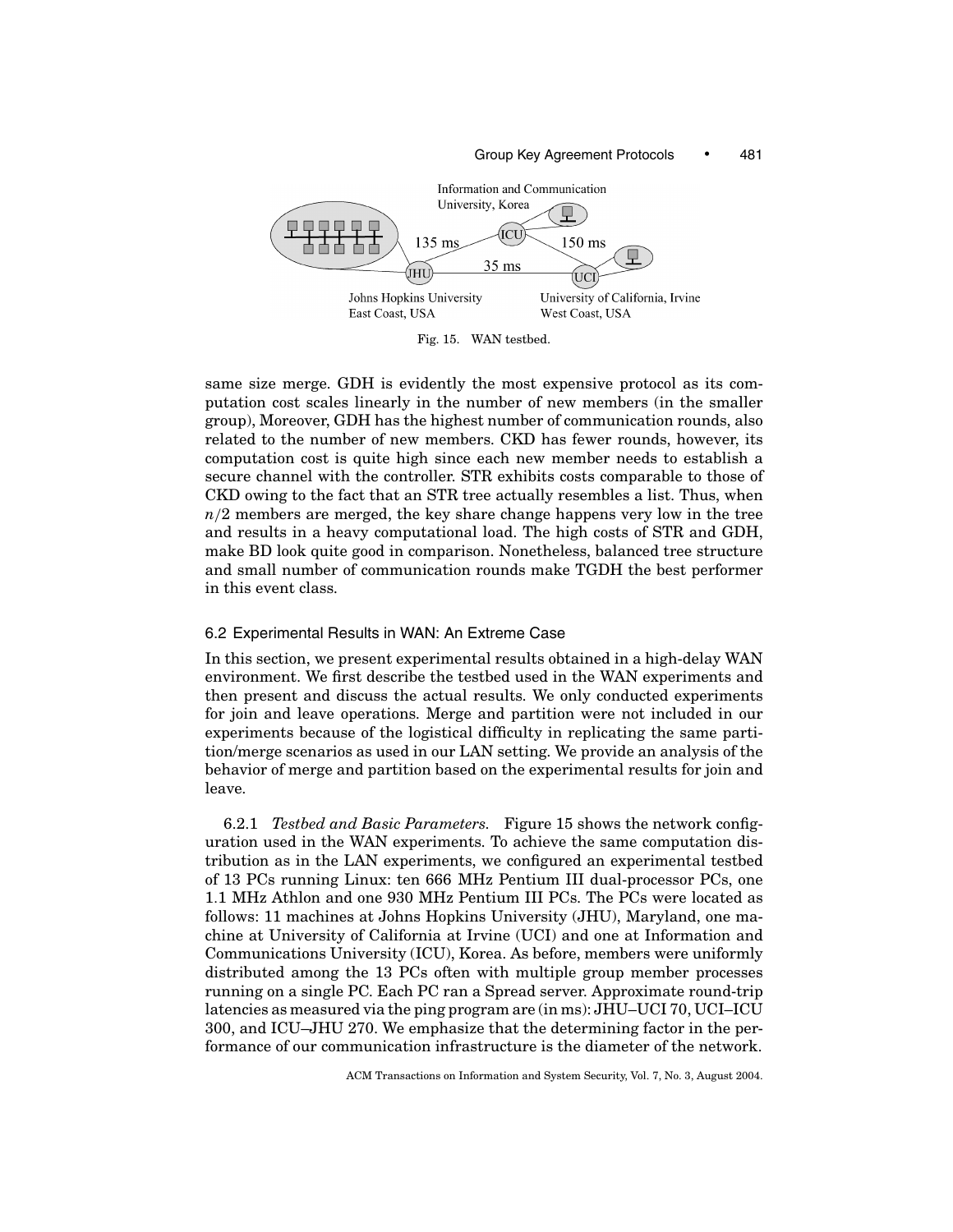

Fig. 16. Join and Leave—Average time (WAN).

The average delay of sending and delivering one Agreed multicast message depends on the sender's location. The actual delay (in ms) is sender at JHU—392, sender at UCI—328, and sender at ICU—334. When a group member sends a broadcast and waits to receive (*n* − 1) broadcasts from the rest of the group (as in each BD round), the average cost is about 1000 ms for a group of size 50.

We point out that, in a LAN, the cost of the group membership service provided by Spread (about 7 ms) is negligible in comparison with the key agreement overhead (hundreds of ms). However, the former cost becomes significantly higher in a WAN. As can be seen in Figure 16, the cost varies between 400 and 670 ms for a join and between 250 and 650 for a leave, for a group size ranging from 2 to 50.

As in LAN experiments, we used 1024-bit RSA with the public exponent of 3 to compute message signatures. On our test PCs, RSA sign and verify operations take 6.9–17.9 and 0.2–0.4 ms, respectively, depending on the platform. For short-term keys, we use 512-bit Diffie–Hellman modulus *p* and 160-bit *q*. The cost of a single modular exponentiation is between 0.8 and 1.7 ms.

6.2.2 *Join Results.* The left side of Figure 16 presents the average time results for a join event. The graph also separately plots the cost of the insecure group membership service. The difference between the total time required by each protocol and the insecure group membership service cost, represents the overhead of the key agreement, both communication and computation.

The first observation is that GDH performs significantly worse than others. The main difference between GDH and other protocols comes from communication. First, the number of rounds is greater than in other protocols, as shown in Table I. GDH requires 4 rounds while others require only 2.

Other protocols are more or less in the same range, with BD becoming more expensive for group sizes over 30, while STR and TGDH are very similar. It is interesting to note that STR and TGDH come closer to BD. This is mainly due to the communication aspect of the protocols. As evident from Table I and Sections 4.4 and 4.3, STR and TGDH each have two rounds and the first round consists of two "simultaneous" broadcasts. In our implementation, these broadcasts are not simultaneous, since, to achieve ordered message delivery, Spread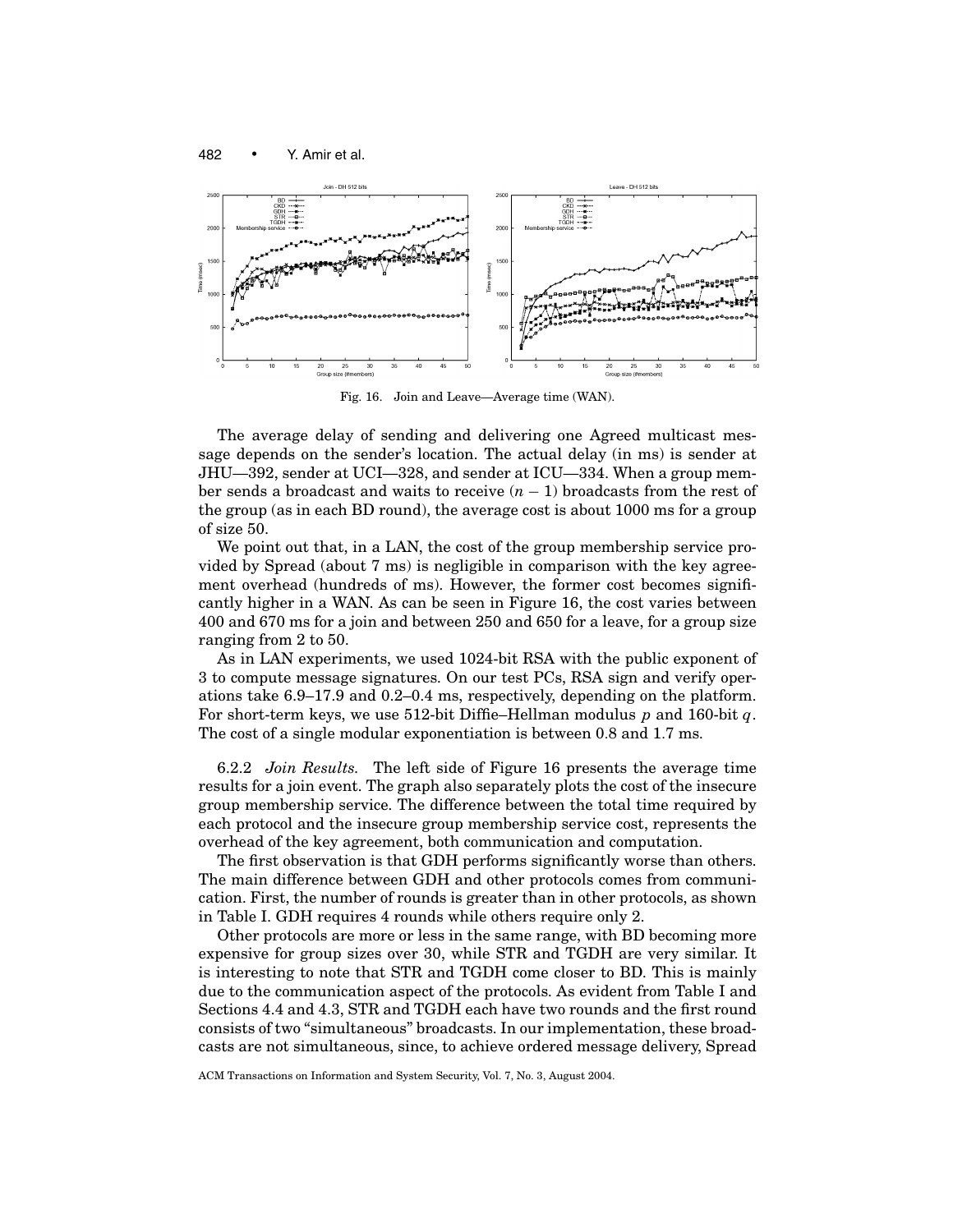uses a mechanism, whereby a token is passed between participants and only the entity that has the token is allowed to send. Recall that our WAN setup has three wide-area sites: JHU, UCI, and ICU. (The cost of passing the token inside a site is significantly less than the cost of doing the same between sites.) Therefore, STR and TGDH costs—2 members sending broadcasts and all other members receiving them—is close to the cost of BD—*n* members broadcast and each member receives  $(n - 1)$  messages.<sup>9</sup> BD deteriorates faster than other protocols due to the number of broadcast messages. Though CKD, has three rounds, two involve single-message unicasts. This helps CKD to remain competitive with respect to other protocols.

We can clearly conclude that communication costs of group key agreement (number of rounds and numbers of messages sent in each round) greatly influence the overall performance on a high-delay WAN.

6.2.3 *Leave Results.* Our leave results are shown on the right side of Figure 16. BD is evidently the most expensive protocol in our WAN setup, due to its two rounds of *n* broadcasts and its computation cost.

GDH, CKD, and TGDH require only a single broadcast. Thus, they exhibit similar performance results. Although STR also requires only one broadcast, it has significantly higher computation cost in comparison to the other "contenders."

TGDH exhibits more dynamic behavior than GDH and CKD. We attribute this to the fact that, in CKD and GDH, the controller (who does the bulk of computation and broadcasts) was running on a fixed PC. Whereas, in TGDH, the sponsor (who also does most of computation and broadcasts) was running on any of the 13 testbed machines. If tested with a fixed sponsor, we suspect that TGDH, GDH, and CKD would have almost identical costs.

#### 6.3 Partition and Merge Results

Although merge and partition were not included in our experiments because of the logistical difficulty in replicating the same partition/merge scenarios as used in our LAN setting, it is relatively easy to guess the behavior of partition and merge for WAN from join and leave results for WAN.

The latter results clearly show that the number of rounds is the determinant factor of the overall cost. Therefore, in case of partitions, protocols with a small number of rounds (e.g. STR, GDH) will outperform other protocols. Note that the expensive computational cost of STR and GDH would not be seen easily as in the join or leave case for WAN. TGDH would have poor performance for partition mainly because it requires multiple rounds, while selfclustering effect would help amortize its expensive partition cost. For CKD, at least one partition needs to elect new controller, and then the new controller has to set up secure channels with all of the current members, which requires several communication rounds. The partition/merge cost of BD would not be

<sup>9</sup>This is because if one member missed the token, it needs to wait for the token to pass the whole ring, while in the BD scenario if the token completes a cycle, no matter where it started, everybody succeeds to send.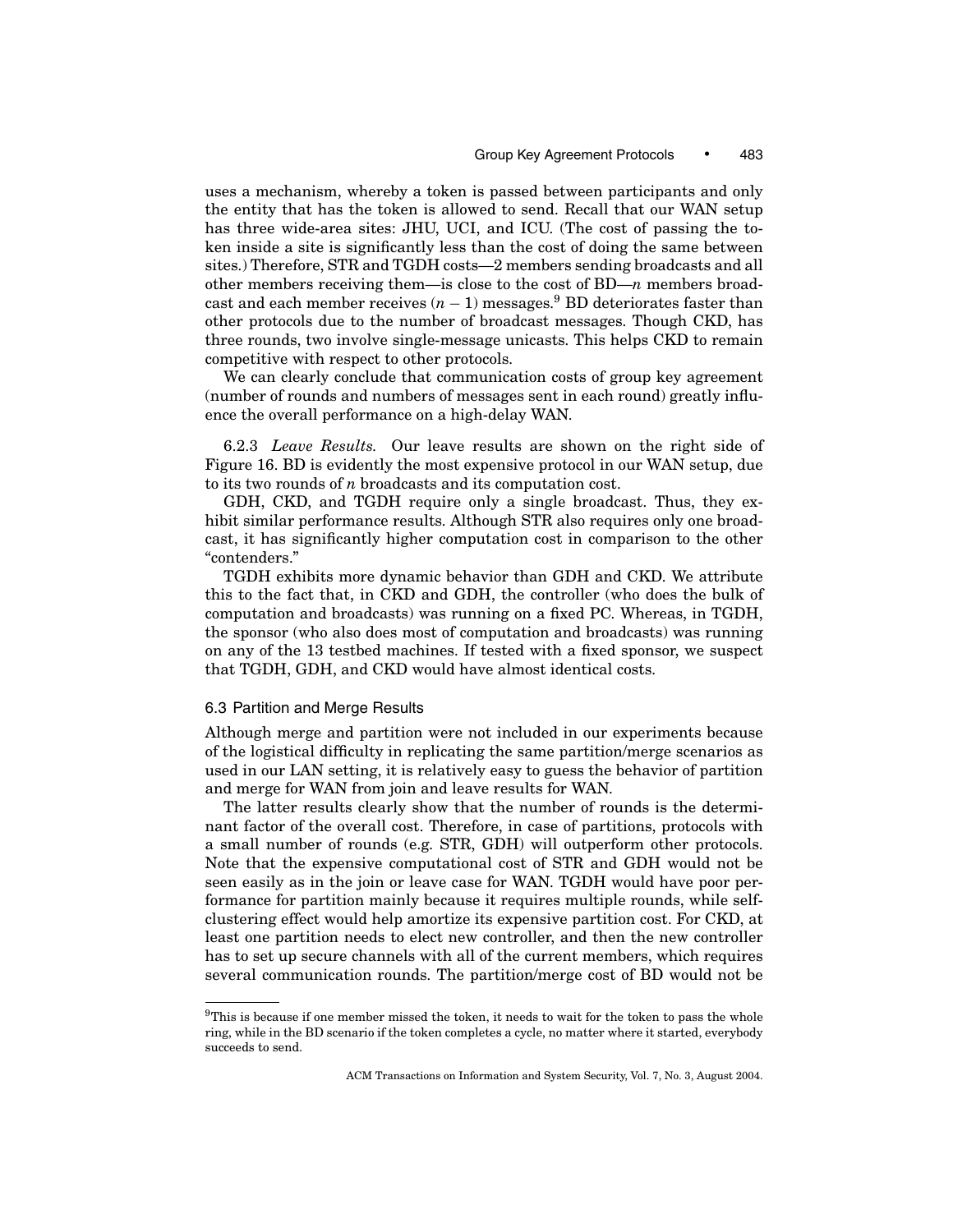different from the join/leave cost, since the same protocol is used in all these cases.

Any merge takes at least two communication rounds. STR, TGDH, and BD achieve this bound, and therefore will be the most efficient for merge events. The performance of BD will deteriorate as the number of users increases as shown in Figure 16, since the probability of message loss increases as the group size grows.

## 6.4 Summary of Experimental Results

Our experiment results show some notable differences between theoretical and measured (experimental) complexity of the protocols:

- —The importance of the communication costs: Our experiments clearly show that communication cost for group-oriented cryptographic protocols over long delay network can dominate the computational cost.
- —Cost of simultaneous *n* broadcast messages: When designing group-oriented cryptographic protocols, most cryptographers focused on computational overhead and number of rounds (even the most recent results [Katz and Yung 2003]). We show that simultaneous *n* broadcast message for relatively large *n* is also very expensive in practice, and it, therefore, is recommended to be avoided.
- —Cost of BD: The cost of BD roughly doubles as the group size grows in increment of the total number of machines and degrades significantly when the group size hits the number of processors. This is not visible from the table also.
- —Cost of TGDH: The best and worst case costs for TGDH can be theoretically analyzed. (Most notably, its worst case communication cost is quite expensive compared to STR.) The results show that TGDH is the best overall protocol in practice, if only one protocol has to be selected. We showed that its selfclustering effect (not visible from the theoretical cost table) can reduce its complexity.

# 7. COMMON APPLICATIONS CLASSES AND GROUP KEY AGREEMENT

Our long-term experience with group communication systems (in particular, with the Spread toolkit) shows that there are several common communication patterns used by group-oriented applications. Below, we introduce major Spread applications focusing on the type of groups they use, and, for each, identify the most suitable group key agreement protocol. Since 512-bit key size is not considered secure enough for many mission-critical applications, we only consider experimental results for 1024-bit keys. (Note that we do not consider other security services, such as message authentication or authorization.)

*Peer groups of long-running servers*: This group type usually connects replicated servers that provide a service, as if they were one logical server. The entire group of servers can reside on one LAN, or they may be spread across a WAN. These servers join the group upon startup, and never voluntarily leave the group. The most prevalent membership events in such a group are partitions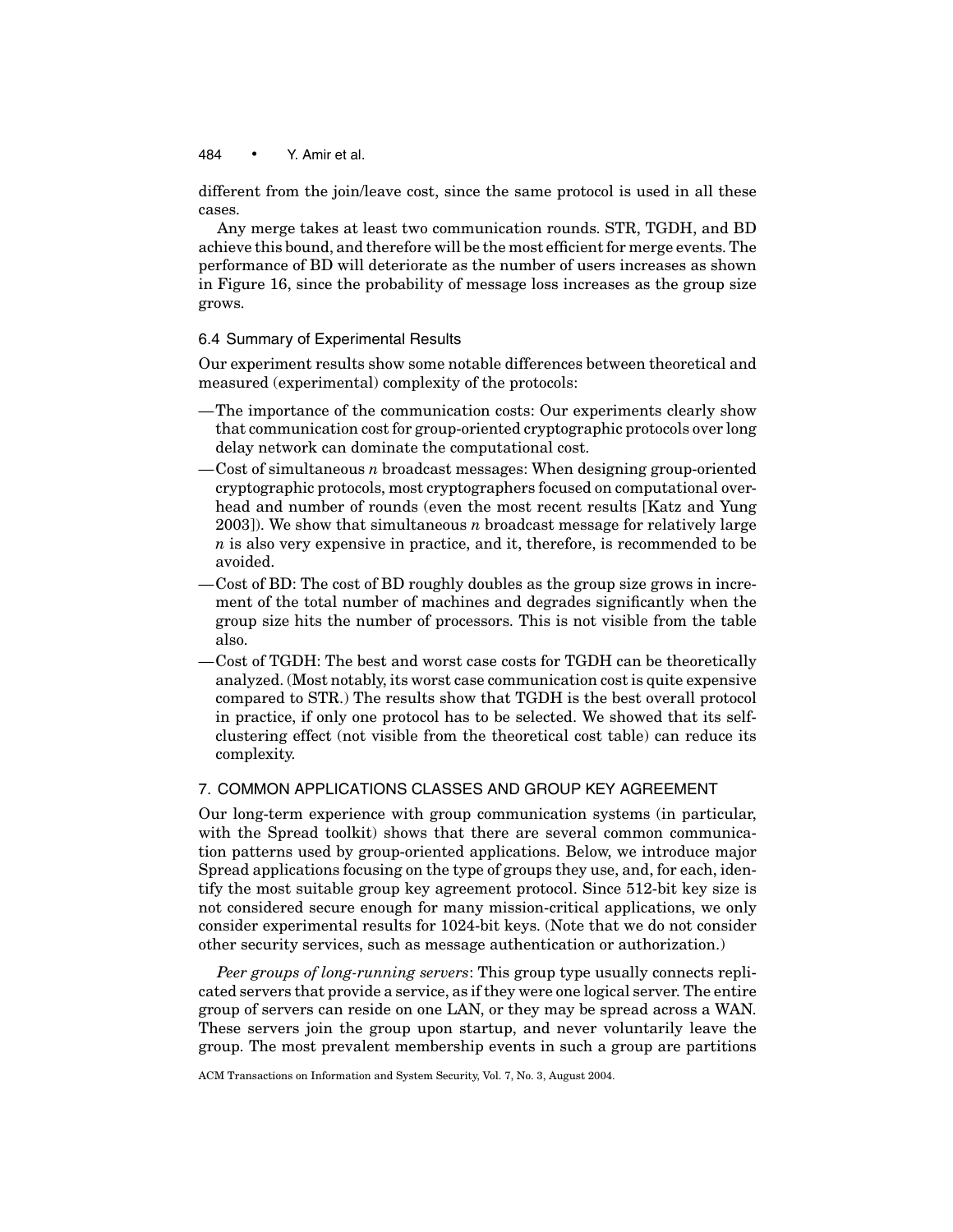and merges. There may also be a limited number of server shutdown and startups, usually for maintenance reasons. When a small number of servers is considered, BD would fit best. However, when the number of servers increases, TGDH would perform much better. Especially in a WAN setting, the self-clustering effect of TGDH would play a major role in reducing its inefficient partition cost. When servers are distributed over a high-delay WAN, STR can be also considered, as it has the most efficient communication cost.

*Conferencing*: In this group type, membership is built over time as participants join the conference, with an occasional participant joining or leaving. The group usually dissolves when most participants leave at roughly the same time, although the time to complete the mass leave event is not very important to the participants. Again, for small number of participants, BD would fit best. Since most hosts in this application type are expected to run a single member process, BD would not show stepping behavior. However, STR would fit better for a large number of participants. Note that the cost of a subtractive event does not matter much in this case, since the group dissolves almost at the same time.

*One-to-many broadcast*: In this group type there is one source multicasting to many receivers. The group has no value without the presence of the source; while receivers join and leave at will. It is obvious that group key distribution protocols are most appropriate for this application class. However, CKD would fit better for applications that require strong security properties such as PFS.

*Distributed logging*: This group type has several logging servers that accept updates from many participants, which may frequently join or leave the group. For example, we have observed such systems with hundreds of participants, each of which with a lifespan of several minutes. This translates into several join or leave operations per second globally. This model requires the most scalable and efficient solution; therefore, TGDH would fit best.

*Mobile state transfer*: This group type has up to a few tens of participants that share soft state. From time to time, participants join the group, exchange state, stay connected for a while, and temporarily leave the group. In such a setting, there are no long-term participants in the group, but the group changes are usually less frequent than in the distributed logging case. However, this also requires relatively frequent joins and leaves. Therefore, once again, TGDH would work best.

# 8. CONCLUSIONS

We presented a framework for cost evaluation of group key agreement protocols in a realistic network setting. Our focus was on five notable group key agreement protocols integrated with a reliable group communication system (Spread). After analyzing the protocols' conceptual costs, we measured their behavior in both LAN and WAN settings. Based on these extensive experiments, we confirm that computation is the most important cost factor in LANs and communication is the most cost factor in high-delay WANs.

In a LAN setting, TGDH performs the best overall. However, we also note that for small groups—no greater than, say, a dozen members—BD is a better

ACM Transactions on Information and System Security, Vol. 7, No. 3, August 2004.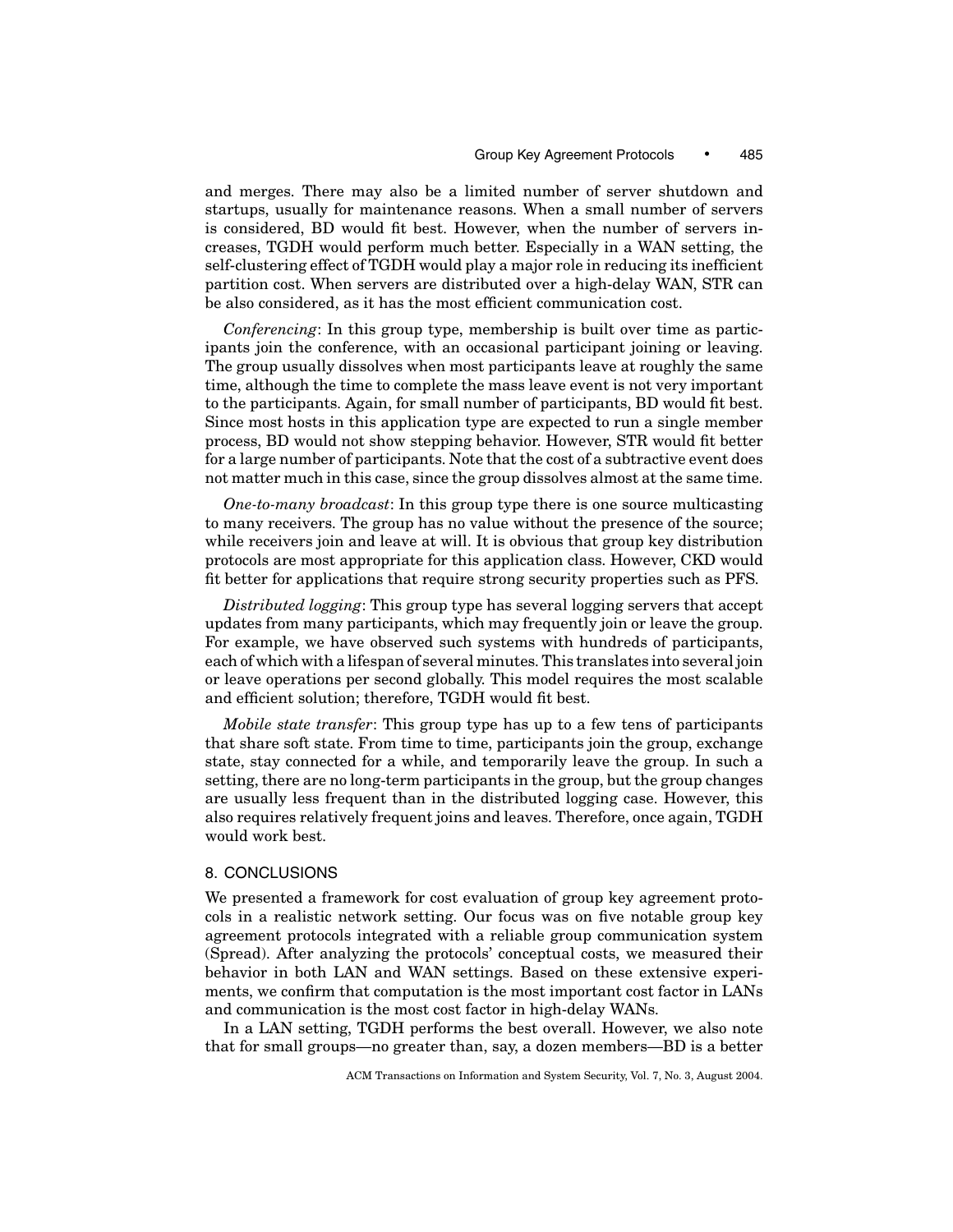performer. Another factor in BD's favor is its simplicity: all operations are symmetric and are implemented via the same protocol with few data structures to manage. In contrast, TGDH involves nontrivial tree management [Kim et al. 2000]. An additional factor can skew the relative performance of the evaluated protocols: TGDH was evaluated with a well-balanced tree. In a random (unbalanced) tree the join cost would have been less expensive since the joining node would have been inserted nearer the root. At the same time, the leave cost would have been more expensive, yet still less expensive than that in GDH [Kim et al. 2000].

In a high-delay WAN setting, TGDH and CKD exhibited the best performance. Since TGDH has smaller computation overhead, we expect it to outperform CKD in a medium-delay WAN (70–100 ms round-trip).

#### ACKNOWLEDGMENTS

We would like to thank Dang Nguyen Duc and Taekyoung Kwon for providing machines at ICU and Sejong University (Korea) used in our experiments. We also thank Ryan Caudy for providing a tool to generate partitions and merges for Spread servers. Finally, we are very grateful to the ACM TISSEC anonymous referees for their insightful comments and suggestions on a previous version of this paper.

## **REFERENCES**

- AMIR, Y., DANILOV, C., MISKIN-AMIR, M., SCHULTZ, J., AND STANTON, J. 2004. The Spread Toolkit: Architecture and Performance. Tech. rep., CNDS-2004-1, Johns Hopkins University.
- AMIR, Y., DOLEV, D., KRAMER, S., AND MALKI, D. 1992. Transis: A communication sub-system for high availability. In *Digest of Papers, The 22nd International Symposium on Fault-Tolerant Computing Systems*. 76–84.
- AMIR, Y., KIM, Y., NITA-ROTARU, C., SCHULTZ, J., STANTON, J., AND TSUDIK, G. 2001. Exploring robustness in group key agreement. In *The 21st IEEE International Conference on Distributed Computing Systems*. IEEE Computer Society Press, 399–408.
- AMIR, Y., KIM, Y., NITA-ROTARU, C., SCHULTZ, J., STANTON, J., AND TSUDIK, G. 2004. Secure group communication using robust contributory key agreement. *IEEE Trans. Parallel and Distrib. Syst. 15*, 5, 468–480.
- AMIR, Y., KIM, Y., NITA-ROTARU, C., AND TSUDIK, G. 2002. On the performance of group key agreement protocols (short paper). In *The 22nd IEEE International Conference on Distributed Computing Systems*. IEEE Computer Society Press.
- AMIR, Y., MOSER, L. E., MELLIAR-SMITH, P. M., AGARWAL, D., AND CIARFELLA, P. 1995. The Totem single-ring ordering and membership protocol. *ACM Trans. Comput. Syst. 13*, 4 (Nov.), 311–342.
- AMIR, Y., NITA-ROTARU, C., STANTON, J., AND TSUDIK, G. 2003. Scaling secure group communication systems: Beyond peer-to-peer. In *The 3rd DARPA Information Survivability Conference and Exposition (DISCEX III)*, Washington, D.C.
- AMIR, Y. AND STANTON, J. 1998. The Spread wide area group communication system. Tech. rep., 98-4, Johns Hopkins University.
- ANKER, T., CHOCKLER, G. V., DOLEV, D., AND KEIDAR, I. 1998. Scalable group membership services for novel applications. In *Workshop on Networks in Distributed Computing*.
- BIRMAN, K. P. AND JOSEPH, T. 1987. Exploiting virtual synchrony in distributed systems. In *The 11th Annual Symposium on Operating Systems Principles*. 123–138.
- BIRMAN, K. P. AND RENESSE, R. V. 1994. *Reliable Distributed Computing with the ISIS Toolkit*. IEEE Computer Society Press.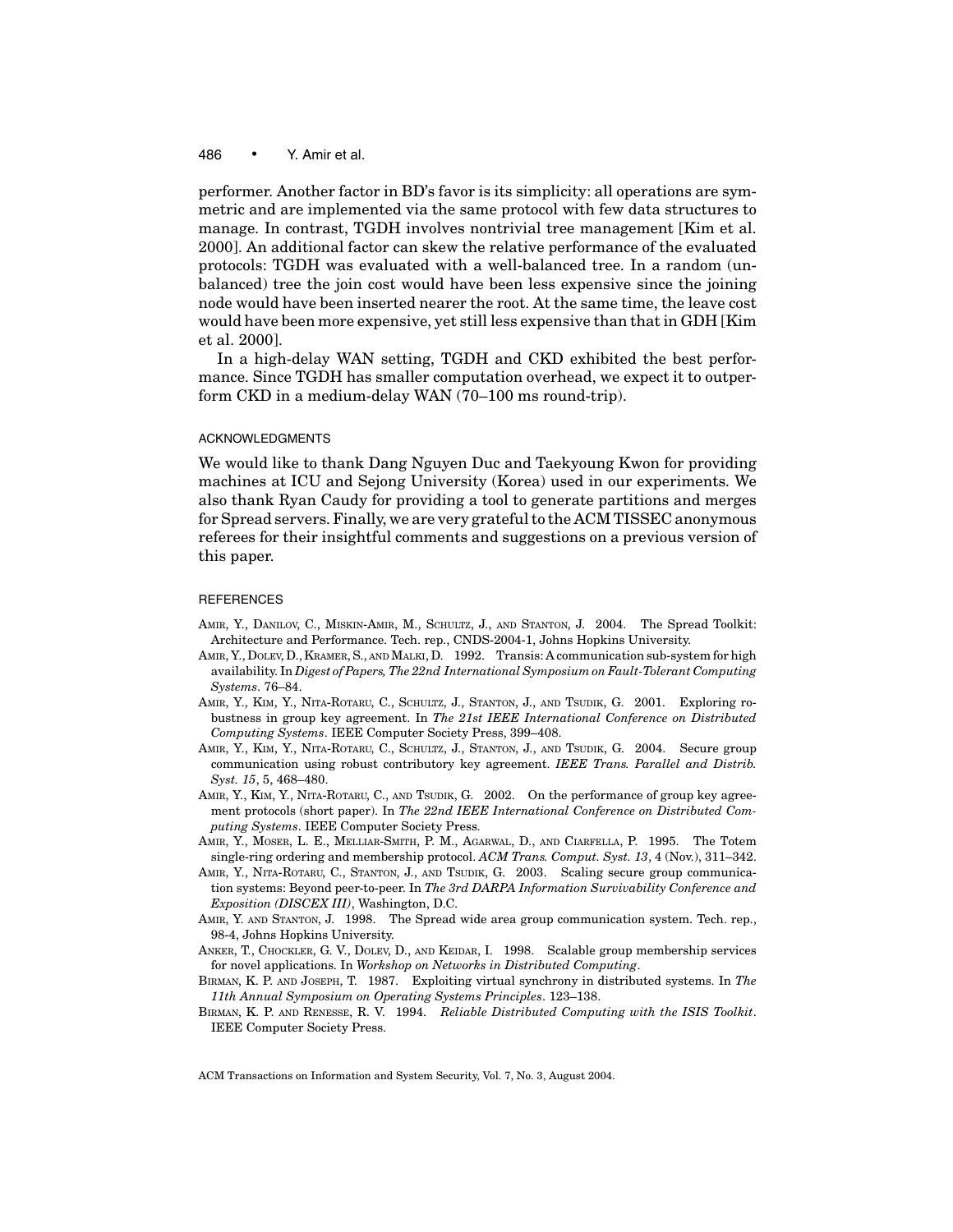- BONEH, D. 1998. The decision Diffie-Hellman problem. In *Third Algorithmic Number Theory Symposium*. Lecture Notes in Computer Science, vol. 1423. Springer-Verlag, Berlin Germany, 48–63.
- BONEH, D. 1999. Twenty years of attacks on the RSA cryptosystem. *Not. Am. Math. Soc. (AMS) 46*, 2, 203–213.
- BRESSON, E., CHEVASSUT, O., AND POINTCHEVAL, D. 2001a. Provably authenticated group Diffie-Hellman key exchange—The dynamic case. In *Asiacrypt 2001*. Lecture Notes in Computer Science.
- BRESSON, E., CHEVASSUT, O., POINTCHEVAL, D., AND QUISQUATER, J.-J. 2001b. Provably authenticated group Diffie-Hellman key exchange. In *The 8th ACM Conference on Computer and Communications Security*. ACM Press.
- BURMESTER, M. AND DESMEDT, Y. 1994. A secure and efficient conference key distribution system. *Advances in Cryptology—EUROCRYPT'94*.
- CARONNI, G., WALDVOGEL, M., SUN, D., WEILER, N., AND PLATTNER, B. 1999. The VersaKey framework: Versatile group key management. *IEEE J. Select. Areas Commun. 17*, 9 (Sep.).
- DIFFIE, W. AND HELLMAN, M. E. 1976. New directions in cryptography. *IEEE Trans. Inform. Theory IT-22*, 644–654.
- FEKETE, A., LYNCH, N., AND SHVARTSMAN, A. 1997. Specifying and using a partitionable group communication service. In *The 16th ACM Symposium on Principles of Distributed Computing,* Santa Barbara, CA. 53–62.
- FLOYD, S., JACOBSON, V., LIU, C., MCCANNE, S., AND ZHANG, L. 1997. A reliable multicast framework for light-weight sessions and application level framing. *IEEE/ACM Trans. Netw. 5*, 6 (Dec.), 784–803.
- GONG, L. 1997. Enclaves: Enabling secure collaboration over the Internet. *IEEE J. Select. Areas Commun. 15*, 3 (Apr.), 567–575.
- HARNEY, H., COLEGROVE, A., AND MCDANIEL, P. 2001. Principles of policy in secure groups. In *Network and Distributed Systems Security Symposium*.
- HILTUNEN, M. A. AND SCHLICHTING, R. D. 1996. Adaptive distributed and fault-tolerant systems. *Int. J. Comput. Syst. Sci. Engng. 11*, 5 (Sep.), 125–133.
- HILTUNEN, M. A., SCHLICHTING, R. D., AND UGARTE, C. 2001. Enhancing survivability of security services using redundancy. In *International Conference on Dependable Systems and Networks*.
- KATZ, J. AND YUNG, M. 2003. Scalable protocols for authenticated group key exchange. *Advances in Cryptology—CRYPTO'03*.
- KEIDAR, I., MARZULLO, K., SUSSMAN, J., AND DOLEV, D. 2000. A client-server oriented algorithm for virtually synchronous group membership in WANs. In *The 20th International Conference on Distributed Computing Systems*. 356–365.
- KIHLSTROM, K. P., MOSER, L. E., AND MELLIAR-SMITH, P. M. 1998. The SecureRing protocols for securing group communication. In *The 31st Hawaii International Conference on System Sciences,* Vol. 3. Kona, Hawaii, 317–326.
- KIM, Y. 2002. Group Key Agreement—Theory and Practice. Ph.D. thesis, Department of Computer Science, University of Southern California.
- KIM, Y., PERRIG, A., AND TSUDIK, G. 2000. Simple and fault-tolerant key agreement for dynamic collaborative groups. In *The 7th ACM Conference on Computer and Communications Security*. ACM Press, 235–244.
- KIM, Y., PERRIG, A., AND TSUDIK, G. 2001. Communication-efficient group key agreement. In *IFIP SEC 2001*.
- KIM, Y., PERRIG, A., AND TSUDIK, G. 2004a. Group key agreement efficient in communication. *IEEE Trans. Comput. 33*, 7.
- KIM, Y., PERRIG, A., AND TSUDIK, G. 2004b. Tree-based group key agreement. *ACM Trans. Inf. Syst. Secur. 7*, 1.
- MCDANIEL, P., PRAKASH, A., AND HONEYMAN, P. 1999. Antigone: A flexible framework for secure group communication. In *The 8th USENIX Security Symposium*. 99–114.
- MENEZES, A., VAN OORSCHOT, P., AND VANSTONE, S. 1996. *Handbook of Applied Cryptography*. CRC Press.